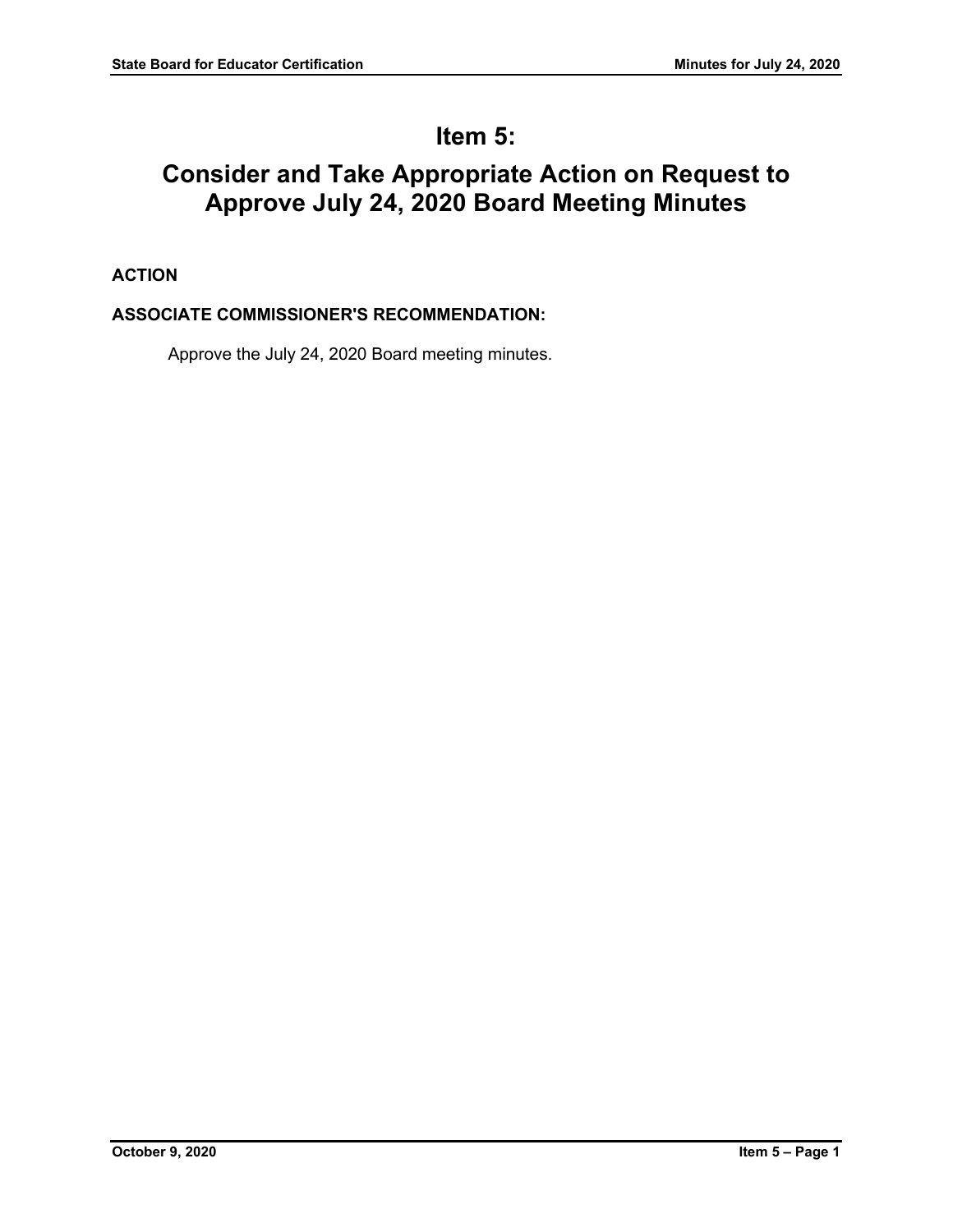# **STATE BOARD FOR EDUCATOR CERTIFICATION MEETING AGENDA**

# **JULY 24, 2020 AT 8:30 AM**

## **VIRTUAL MEETING (LIVESTREAM ON [ADMINMONITOR.COM\)](http://www.adminmonitor.com/tx/tea/)**

**The Board will meet virtually and after determining the presence of a quorum, deliberate and possibly take formal action, including emergency action, on any of the following agenda items:**

**Information regarding registering for public comment can be found at: [https://tea.texas.gov/about-tea/leadership/state-board-for-educator-certification/sbec](https://nam10.safelinks.protection.outlook.com/?url=https%3A%2F%2Ftea.texas.gov%2Fabout-tea%2Fleadership%2Fstate-board-for-educator-certification%2Fsbec-meetings&data=02%7C01%7CKatelin.Allen%40tea.texas.gov%7C33f09bed51314321053e08d7e6d36cb5%7C65d6b3c3723648189613248dbd713a6f%7C0%7C0%7C637231668044732631&sdata=p8LIEPR4IIZEJnEdirrTXTHGHIbtX2MWtvumJv7Tzho%3D&reserved=0)[meetings](https://nam10.safelinks.protection.outlook.com/?url=https%3A%2F%2Ftea.texas.gov%2Fabout-tea%2Fleadership%2Fstate-board-for-educator-certification%2Fsbec-meetings&data=02%7C01%7CKatelin.Allen%40tea.texas.gov%7C33f09bed51314321053e08d7e6d36cb5%7C65d6b3c3723648189613248dbd713a6f%7C0%7C0%7C637231668044732631&sdata=p8LIEPR4IIZEJnEdirrTXTHGHIbtX2MWtvumJv7Tzho%3D&reserved=0)**

#### **Moment of Silence**

#### **Pledge of Allegiance**

#### **1. Call to Order**

The State Board for Educator Certification (SBEC) convened its virtual meeting at 8:33 AM on Friday, July 24, 2020 via Zoom Meetings.

Present: Ms. Rohanna Brooks-Sykes, Dr. Arturo Cavazos, Mr. Tommy Coleman, Ms. Julia Dvorak, Ms. Emily Garcia, Dr. John Kelly, Dr. Andrew Lofters, Ms. Courtney MacDonald, Ms. Kelvey Oeser, Dr. Alma Rodriguez, Mr. Jose Rodriguez, Ms. Jean Streepey, and Dr. Laurie Turner.

Absent: Ms. Shareefah Mason, and Ms. Sandie Mullins

#### **2. Associate Commissioner's Comments Regarding the SBEC Agenda**

Associate Commissioner Ryan Franklin welcomed SBEC's newest members to the meeting and noted the absence of former members Chair Druesedow, Ms. Bricker, and Mr. Villagrana. Mr. Franklin recognized school leaders, educators, and TEA staff who navigate the daily changes and challenges of responding to the pandemic. Mr. Franklin also provided a rulemaking overview for SBEC Discussion, Proposal, and Adoption items to provide context for new and established Board members.

#### **3. State Board for Educator Certification Recognition of Former Board Members**

Dr. Cavazos introduced SBEC's newest members: Emily Garcia, who is replacing Mr. Carlos Villagrana, and Dr. Alma Rodriguez, who is replacing Dr. Edward Hill. Ms. Garcia and Dr. Rodriguez provided a brief overview of their work and expressed excitement to be joining the Board. Dr. Cavazos reminded the Board that Ms. Garcia and Dr. Rodriguez are both non-voting members.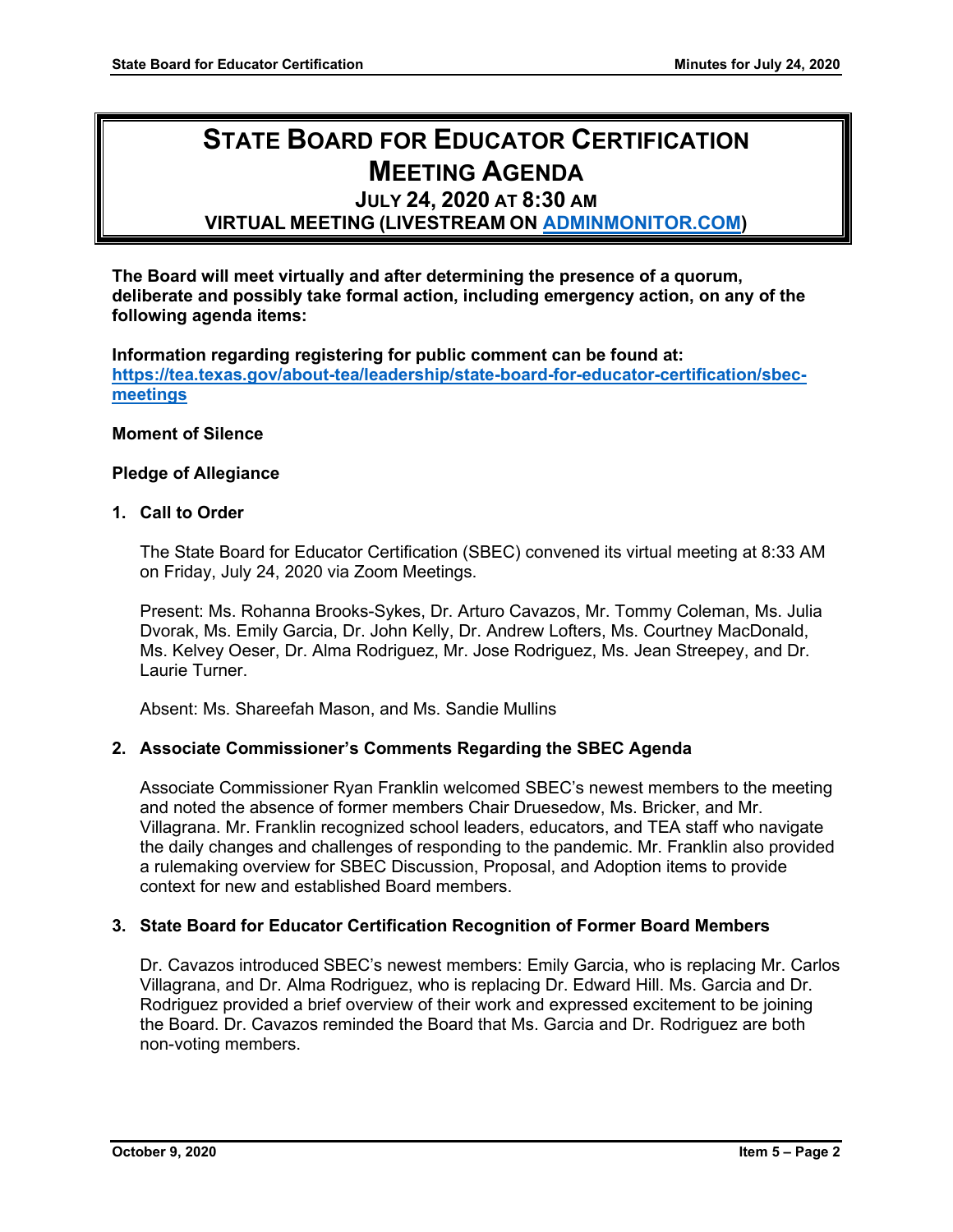Dr. Cavazos also recognized former Board members Jill Druesedow and Laurie Bricker for their dedicated years of service to the SBEC. Ms. Druesedow and Ms. Bricker wished the Board the best of luck in their work serving education in Texas.

#### **4. Public Comment**

*The Board shall allocate up to thirty (30) minutes at the beginning of each regularly scheduled meeting of the full Board for public comment on non-agenda and consent agenda items. In accordance with SBEC Board Operating Policies and Procedures, late registration for providing oral or written comment will be accepted up to 30 minutes prior to the beginning of the Board meeting.*

Public Comment was provided by: Roxanne Schroeder-Arce

## **CONSENT AGENDA**

**5. Consider and Take Appropriate Action on Request to Approve May 1, 2020 Board Meeting Minutes**

The May 1, 2020 meeting minutes were approved.

#### **DISCUSSION AND ACTION**

#### **6. Update on the Coronavirus (COVID-19) Disaster Declaration and SBEC-Related Implications**

Mr. Franklin presented this item to the Board. Mr. Franklin reminded the Board that all deliberations for actions regarding COVID-19 response would take place during the scheduled July 31 Special SBEC Meeting.

Mr. Franklin gave an update where Governor Abbott provided flexibility regarding educator preparation, which allow for reduced hours and non-traditional or virtual instruction for clinical teaching, internship, and field-based experience requirements for the spring or summer of 2020. Mr. Franklin explained that the Governor's waiver also created the possibility for additional candidates to receive a one-year probationary certificate. Lastly, Mr. Franklin highlighted the most recent waivers, which involve the 2020–2021 school year. These waivers allow candidates seeking an intern certificate to receive one without passing the content pedagogy test for certificates issued prior to October 1, provide districts the ability to extend emergency permits for up to one additional year for candidates unable to test, and suspend requirements for in-person internships, practicums, and clinical experiences.

Dr. Lofters asked if the electronic opportunities to satisfy observation and field-based experience requirements would continue into the fall of 2020, pointing to the TEA website where it only mentioned up to the summer of 2020. Mr. Franklin said the team will point Dr. Lofters to where that is posted, as the website is updated frequently, and new information often gets buried quickly.

Public Comment was provided by: Dr. Lisa Huffman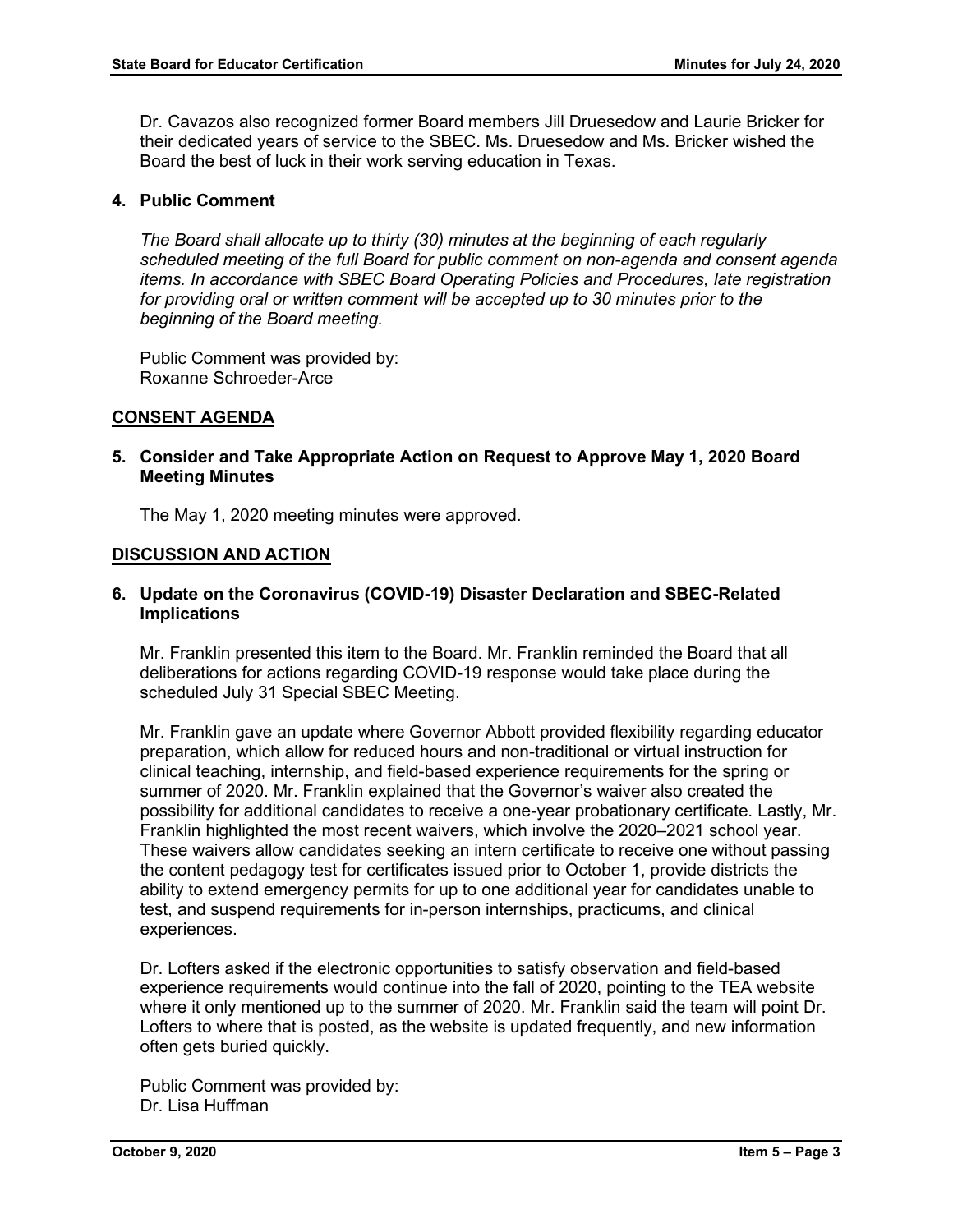Dr. Jill Marshall Katherine Donaldson

## **7. Consider and Take Appropriate Action on Adoption of Proposed Amendments to 19 TAC Chapter 227, Provisions for Educator Preparation Candidates, Subchapter A, Admission to Educator Preparation Programs**

Ms. McLoughlin and Dr. Olofson presented this item to the Board. Ms. McLoughlin explained that the changes to 19 TAC Chapters 227, 228, 230, 233, and 235 were necessary for the installation of replacement certification names as part of the implementation of the HB 3 Science of Teaching Reading requirement. She noted that the updated names for the certificates provided clarity to the field.

Dr. Olofson presented the proposed changes to 19 TAC Chapter 227. He explained that the amendments introduce the Science of Teaching Reading certificates into the Pre-Admission Content Test (PACT) chart. He also explained the additional updates to the Board, including the removal of the one-year expiration date for passing a PACT exam, and other technical cleanup. Dr. Olofson also pointed out extraneous text that had been included in the proposed text and provided alternate text to resolve the issue.

Mr. Rodriguez asked for clarification to a reference about shortages of teachers contained in Texas Education Code, §21.049. Mr. Franklin explained that the section from the Texas Education Code is included to demonstrate the statutory authority for the rule chapter. He further explained that the statute allowed for alternative certification programs to prepare teachers outside of shortage areas, and that teacher shortages are determined using educator production, the uptake into the workforce, and the prevalence of educators working out of field.

## **Motion and vote:**

*Motion was made by Ms. Brooks-Sykes to approve for adoption, subject to the State Board of Education review, proposed amendments to 19 TAC Chapter 227, Provisions for Educator Preparation Candidates, Subchapter A, Admission to Educator Preparation Programs, as presented, with an effective date of 20 days after filing the adoption notice with the Texas Register. Second was provided by Mr. Rodriguez, and the Board voted unanimously in favor of the motion.*

## **8. Consider and Take Appropriate Action on Adoption of Proposed Amendments to 19 TAC Chapter 228, Requirements for Educator Preparation Programs**

Dr. Jones presented this item to the Board. Dr. Jones provided highlights for each of the eight proposed changes for the item along with additional notes for the last

Mr. Rodriguez asked for clarification on the term "promptly" as used in Texas Education Code, §21.0454. Mr. Franklin explained that the section containing the term is from the statutory language that was provided by the Legislature and relates to the continuing approval reviews that staff does for programs and ties into the complaints that are received concerning preparation programs and how quickly programs work to resolve those complaints. He further added that if EPPs do not resolve complaints quickly, it can increase the risk factors that contribute to the level of review the program receives.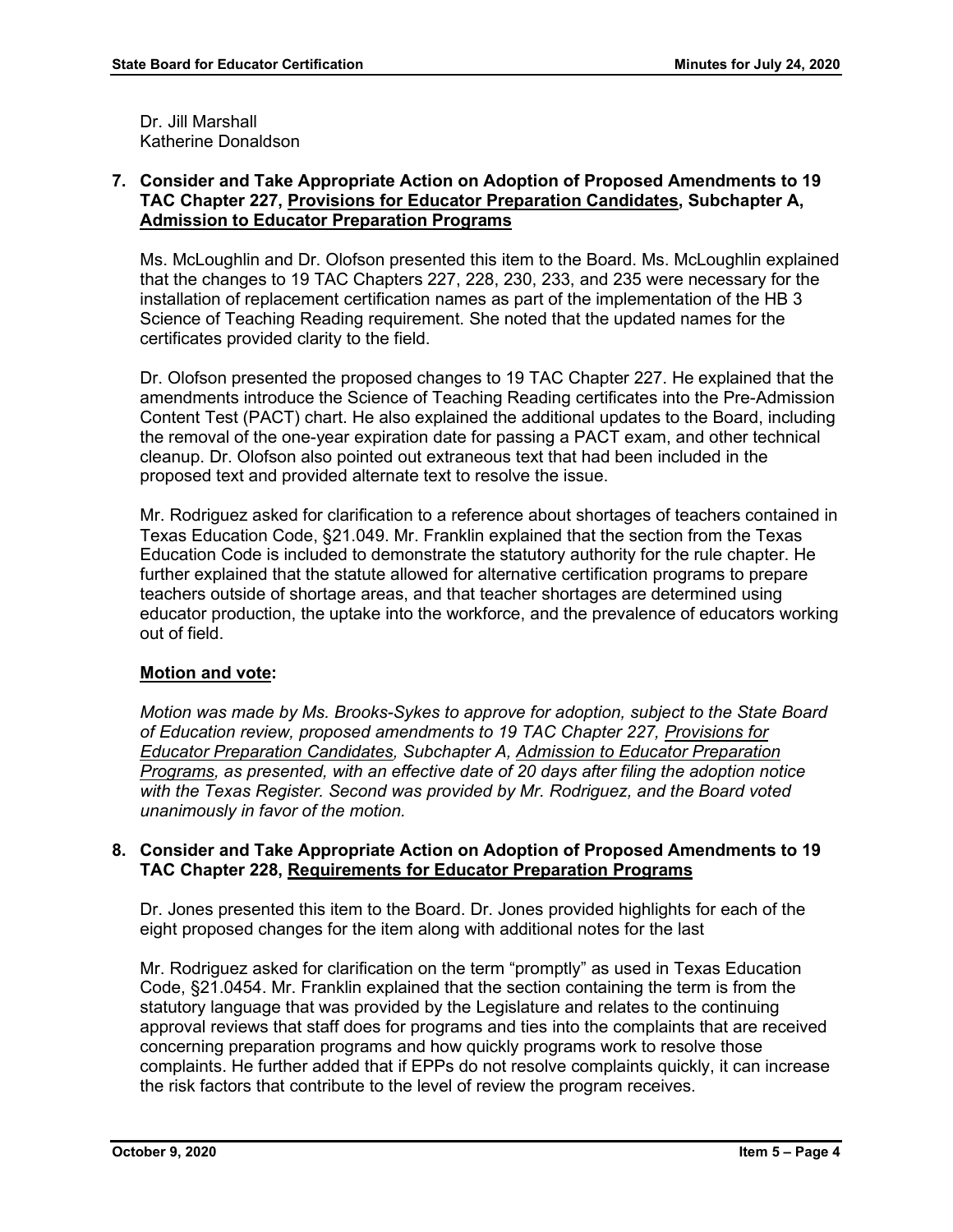Dr. Kelly referred to the letter board members received from the Texas Coordinators for Teacher Certification (TCTCT) about this item asked if programs could provide certain tasks within their curriculum or procedures that had to be completed that would make ready to test using practice tests and other methods. Dr. Jones explained that most programs do have such activities in place that typically occur toward the end of their program and includes minimal scores on practice exams that candidates must reach to receive test approval. He also explained that the proposed change would provide a tool for EPPs to address candidates who did not test while in their program and if after five years they return, would be required to demonstrate proficiency in tasks that would be part of a plan to get the candidate ready to test.

Dr. Cavazos asked if a test taken by a returning student would toward a program's accountability and Dr. Olofson indicated that the accountability system looks at the first two attempts at taking the test and would count.

Dr. Turner thanked staff for bringing the proposed rules in the item today for both clarification and direction for candidates who did not take the test while still in their preparation program. She also thanked staff for assisting the person she had referred to staff in June for guidance about testing after having completed the program ten years ago but did not test while still in the program.

Ms. Streepey asked if there was a second issue within the letter Board members received in addition to the five-year time period and involved where someone did everything the program asked the candidate to do and wanted to be able to test and still hold the program accountable. Dr. Olofson explained that programs currently must give test approval to candidates enrolled in a program who do all the test preparation activities the EPP requires while a student in the program. He then drew the distinction to what the proposed rule was addressing that allows programs to require additional coursework or training a candidate must do in cases where candidates did not test while in the program and return to test five years or more after they completed the program or where the test or standards. He also explained that the letter requested that candidates be required to do additional coursework or training at any point after finishing their program rather than the five years that staff have proposed in rule.

Dr. Cavazos commented that the proposed rule change provides a clear path for candidates where five years or more have passed or where the standards or test have changed and the necessity for additional support for the candidate to be successful in testing.

## **Motion and vote:**

*Motion was made by Dr. Kelly to approve the proposed amendments to 19 TAC Chapter 228, Requirements for Educator Preparation Programs, to be published as proposed in the Texas Register. Second was provided by Mr. Rodriguez, and the Board voted unanimously in favor of the motion.*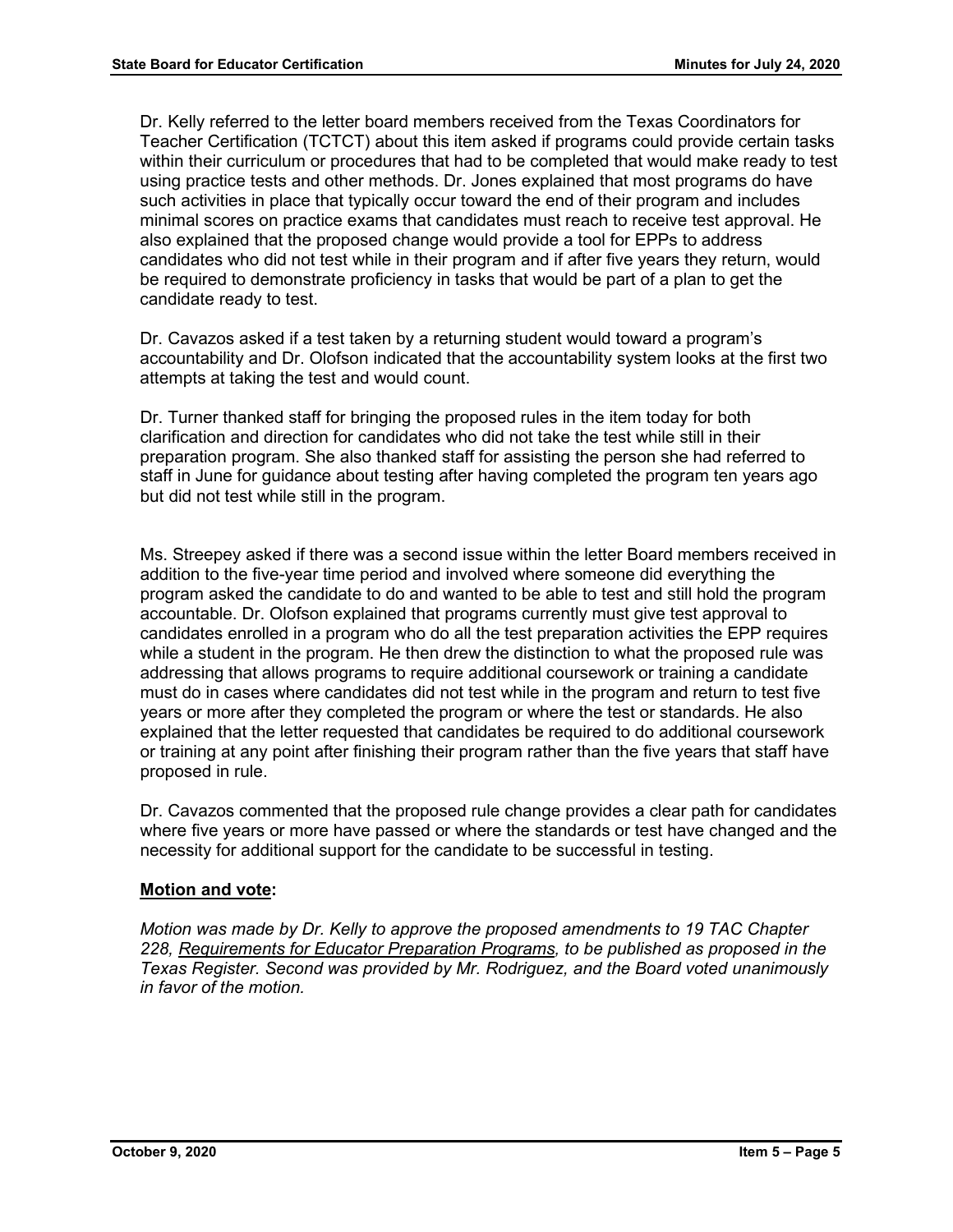## **9. Consider and Take Appropriate Action on Adoption of Proposed Amendment to 19 TAC Chapter 230, Professional Educator Preparation and Certification, Subchapter C, Assessment of Educators, §230.21, Educator Assessment**

Ms. McLoughlin presented this item to the Board. Ms. McLoughlin explained that the proposed changes to TAC Chapter 230 Subchapter C would updated the testing figure based on the House Bill 3 science of teaching reading requirement, adding the replacement certificate names for the impacted certificates and the associated certification exam requirements with operational dates to the figure. Ms. McLoughlin shared additional context on the history of the development of the science of teaching reading exam and the steps taken by the Board and staff to implement the associated House Bill 3 requirement.

Dr. Lofters asked if the Early Childhood: Prekindergarten–Grade 3 certificate also had the science of teaching reading exam requirement. Ms. McLoughlin confirmed that the Early Childhood: Prekindergarten–Grade 3 certificate would also require the science of teaching reading exam and was adopted by the Board as a certification exam requirement for the certificate at their February 2020 SBEC meeting.

She also explained two addition additional changes to the figure, the first to phase out the retied 183 Braille Texas examination and the second to update the test number for the Educational Diagnostician exam from 251 to 253 to align with test numbering conventions. Ms. McLoughlin explained that the second technical edit was not included in the Board book due to a printing error, and therefore, the Board was being presented substitute rule text.

Ms. McLoughlin shared that the item received two public comments, both outside the scope of current rulemaking. She shared that one commenter requested for the board to require candidates to take their bilingual supplemental exams while a candidate is in a preparation program and clarified that the Board's rule allows for candidates to take those supplemental exams during or after completion of their program for flexibility. She also shared that the other public commenter requested that the Board remove the five-time test limit for certification exams and clarified that this limit is statutorily required.

Ms. McLoughlin stepped aside for public comment.

Public Comment was provided by: Dr. Matthew Capps

## **Motion and vote:**

*Motion was made by Ms. Brooks-Sykes to approve the proposed amendment to 19 TAC Chapter 230, Professional Educator Preparation and Certification, Subchapter C, Assessment of Educators, §230.21, Educator Assessment, to be published as proposed in the Texas Register. Second was provided by Dr. Turner, and the Board voted unanimously in favor of the motion.*

## **10. Consider and Take Appropriate Action on Adoption of Proposed Amendments to 19 TAC Chapter 233, Categories of Classroom Teaching Certificates**

Ms. Cook presented this item to the Board. She explained this adoption item that will add four replacement certificates with an emphasis on the science of teaching reading to the categories of classroom teaching certificates issued by the SBEC. These certificates require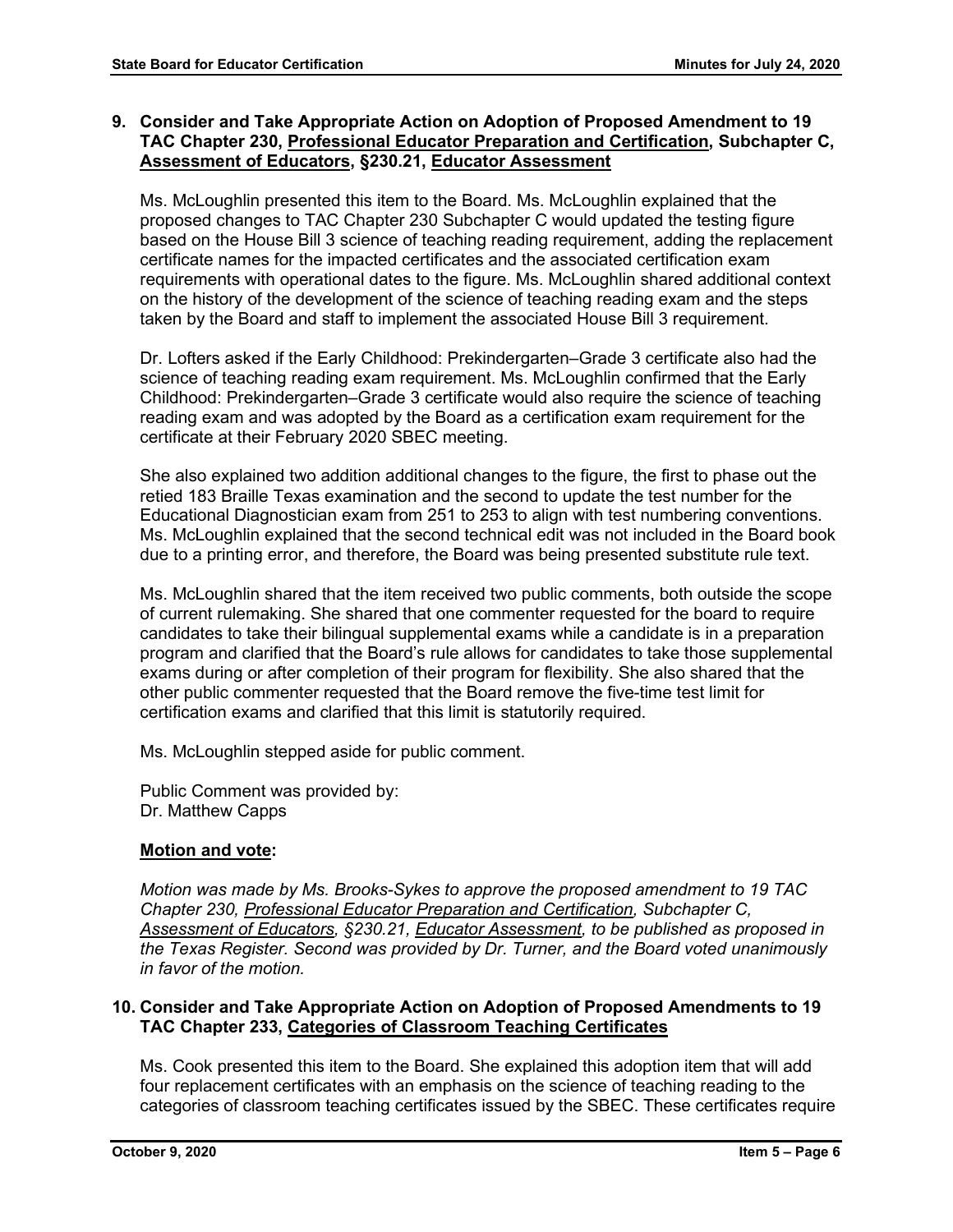demonstration of proficiency in the science of teaching reading for all educators who teach Prekindergarten through Grade 6. Ms. Cook also emphasized the rules confirm the December 31, 2020 deadline for issuance of the current Core Subjects EC-6; Core Subjects 4-8; English Language Arts and Reading 4-8, and English Language Arts and Reading/Social Studies 4-8 certificates. Ms. Cook stated this item received no public comments and paused for any questions from the Board.

Dr. Kelly asked a question about flexibility of test administration and possible at-home electronic administration of certification examinations given the effects of COVID-19 and the upcoming certificate issuance deadlines at the end of the year and January 1, 2021 implementation date for new requirements. Ms. Cook asked Ms. McLoughlin for assistance with responding to Dr. Kelly's question. Ms. McLoughlin thanked Dr. Kelly for the question and highlighted the ongoing conversations between TEA and Pearson, the state's testing vendor, regarding accessibility to examinations during these challenging times. Ms. McLoughlin confirmed that for now, electronic at-home administrations would not be an option for the state's educator certification testing program.

## **Motion and vote:**

*Motion was made by Dr. Kelly to approve the proposed amendments to 19 TAC Chapter 233, Categories of Classroom Teaching Certificates, to be published as proposed in the Texas Register. Second was provided by Ms. Brooks-Sykes, and the Board voted unanimously in favor of the motion.*

## **11. Consider and Take Appropriate Action on Adoption of Proposed Revisions to 19 TAC Chapter 235, Classroom Teacher Certification Standards**

Ms. McLoughlin presented this item to the Board. Ms. McLoughlin explained that proposed amendments to TAC Chapter 235 remain the same as presented at proposal. Ms. McLoughlin explained that the proposed amendments would update the organization of the science of teaching reading standards based on the House Bill 3 mandate to ensure that they are applicable to educators who will teach students in Grades EC–6, add the Bilingual Spanish Standards, Special Education EC–6 and 6–12 Standards, and the DeafBlind standards into rule, and update rule text related to implementation dates. She also reminded the board that the educator standards have been developed and vetted through extensive stakeholder engagement and have gone through rounds of refinement based on stakeholder and board member feedback.

Ms. McLoughlin shared that the item received extensive written public comment. She shared that thirty-six commenters and three organizations commented in support of the Deafblind standards. She also shared that two additional comments were outside the scope of current rulemaking. She stated that one commenter requested that the board require candidates to take their bilingual supplemental exams while enrolled in a program and the other commented in support of the Early Childhood standards and requested that the Board no longer require candidates to have been certified as a teacher and taught prior to their School Counselor certification.

Ms. McLoughlin stepped aside for public comment.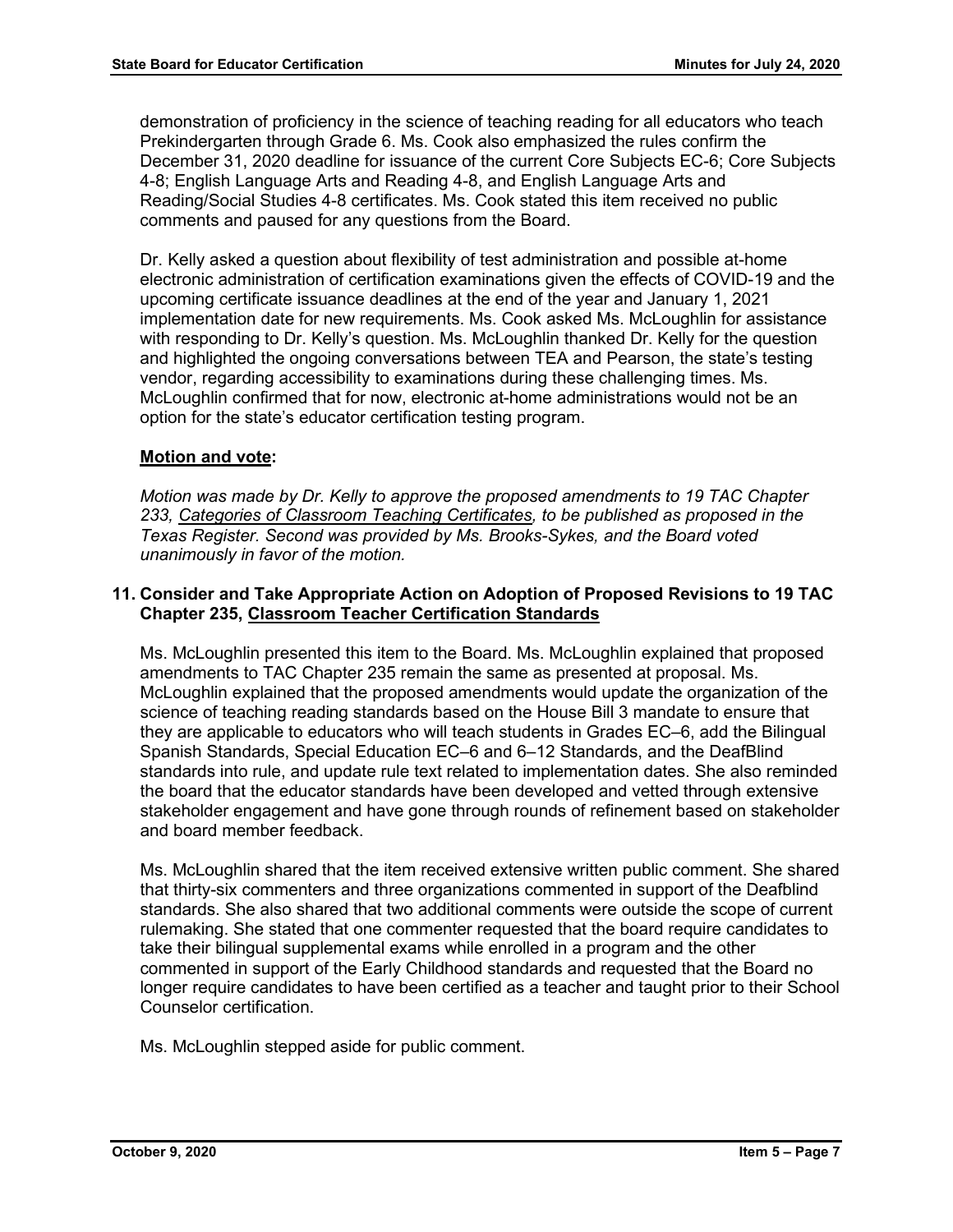After public comment, Dr. Cavazos stated that Ms. Hartman and Ms. Bennet are those who have done the heavy lifting to support students with deafblindness and that the Board was honored to help in any way, noting the important works that lies ahead.

Mr. Rodriguez stated that he wanted to publicly acknowledge each educator standards advisory committee that each made a significant contribution to the SBEC's educator standards, thanking the Bilingual, Special Education EC–8 Mild/Moderate Support, Special Education 6–12 Mild/Moderate Support, Special Education EC–12 High Support, and DeafBlind Educator Standards Advisory Committees.

Public Comment was provided by: Kaycee Bennett Vivecca Hartman

## **Motion and vote:**

*Motion was made by Mr. Coleman to approve the proposed revisions to 19 TAC Chapter 235, Classroom Teacher Certification Standards, to be published as proposed in the Texas Register. Second was provided by Mr. Rodriguez, and the Board voted unanimously in favor of the motion.*

## **12. Consider and Take Appropriate Action on Proposed Review of 19 TAC Chapter 234, Military Service Members, Military Spouses, and Military Veterans**

Ms. Cook presented this item to the Board. She explained this chapter established the rules specific to the members of the military community (i.e., military service members, military spouses, and military veterans). Ms. Cook stated this item moved right to proposal without a discussion item because it is a mandatory review of the chapter that aligns with the fouryear rule review cycle for all state agency rules. Ms. Cook thanked the Board for their longstanding history of approving rulemaking that supports our military community. There were no questions from the Board.

## **Motion and vote:**

*Motion was made by Mr. Coleman to propose the four-year rule review of 19 TAC Chapter 234, Military Service Members, Military Spouses, and Military Veterans. Second was made by Ms. MacDonald, and the Board voted unanimously in favor of the motion.*

The SBEC recessed at 10:30 AM.

The SBEC reconvened at 10:36 AM

## **13. Consider and Take Appropriate Action on Proposed Amendments to 19 TAC Chapter 229, Accountability System for Educator Preparation Programs**

Dr. Olofson and Ms. Foots presented this item to the Board. Dr. Olofson provided background on the Accountability System for Educator Preparation Programs (ASEP) and noted that input from the Board and stakeholders had provided feedback which prompted updates in the rule since the prior meeting where it was presented as a discussion item.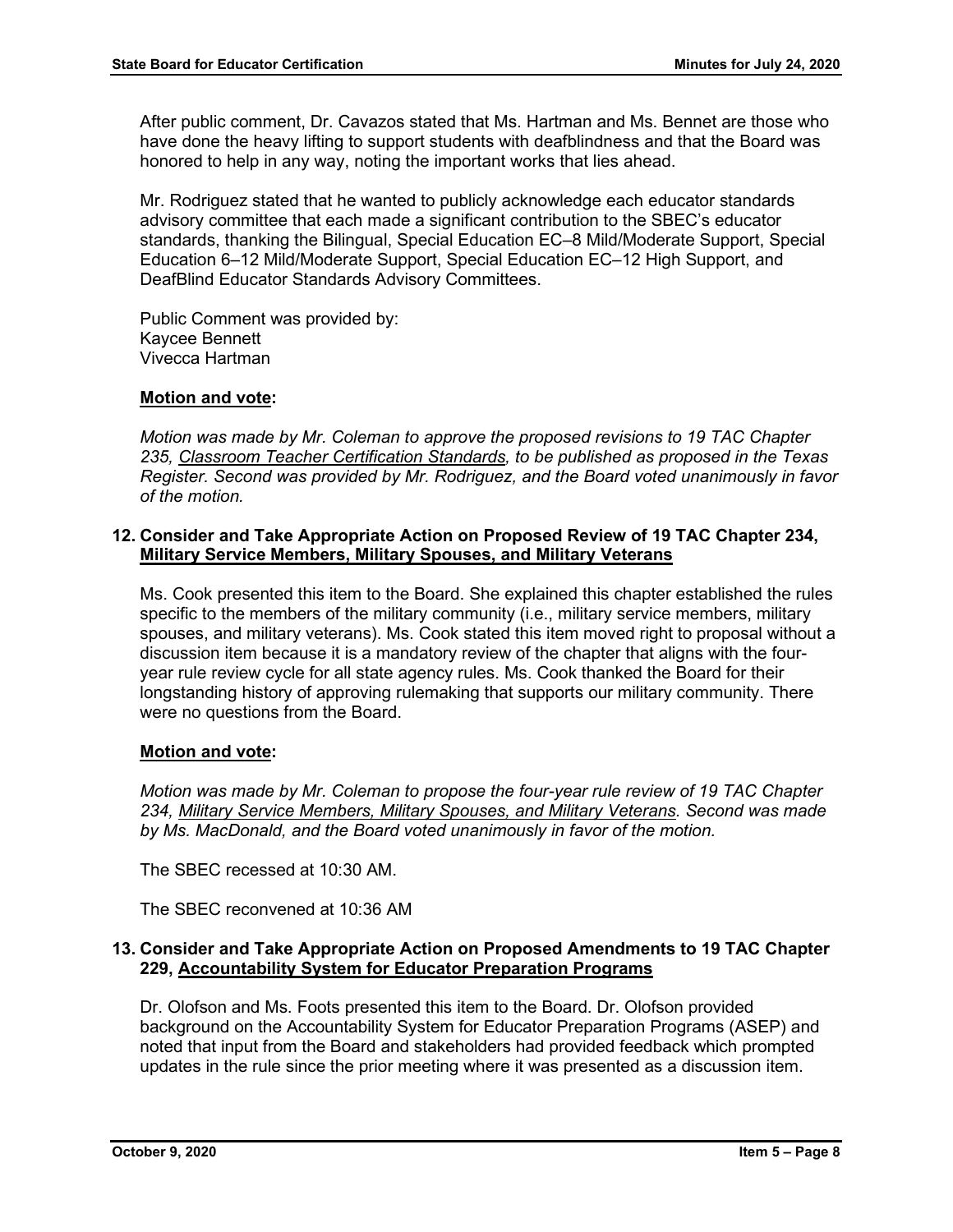Dr. Olofson explained that the proposed amendments would provide a status of Not Rated: Declared State of Disaster. He explained that this would limit the impact of COVID-related closures on accreditation statuses, that this would be a hold harmless year for EPP accreditation, that the data would be reported to EPPs, and that candidates from the prior year with a probationary certificate available under a waiver would be excluded from the calculations. Dr. Olofson noted feedback from stakeholders about suspending future years of ASEP and using a different status and clarified for the Board that they would have the opportunity to address future years after the year occurred.

Ms. Foots presented information about the Student Growth Indicator and the related proposed amendments. She explained the link between the indicator as proposed with existing accountability measures, rules, statue, and priorities, and explained the history of the development of the indicator. She noted that the growth measure is created at the student level and aggregated at the teacher and EPP level. She explained that the model sets a base expectation for beginning teachers to support students in maintaining their proficiency level. Ms. Foots shared that the model aligns with state-wide approaches and performance expectations. She explained the process for creating the model which included extensive testing and stakeholder engagement including EPPs. Additionally, she described the stakeholder feedback and the updates that had been made since when the model was presented to the Board for discussion, including adding additional years of "report only" data prior to the data being used for accountability purposes.

Dr. Olofson explained the proposed amendments related to the ASEP index system. He shared that the index brings together all the ASEP indicators and demographic groups to create an overall summary measure to be used for the determination of accreditation statuses. He explained that the index differentiates between programs, provides additional transparency, and allows for the SBEC to tune the system to drive outcomes. Dr. Olofson further noted that the first year of implementation would allow for the better result of the two systems for EPPs, and that the system adapts when there is no data reported. Finally, he explained that feedback from stakeholders and the Board had led to updates in technical details of the model. Dr. Olofson also discussed additional technical edits throughout the proposed rule text.

Mr. Rodriguez voiced support for the need for competent and prepared educators. Dr. Lofters asked about the student growth measure, and how teachers not in tested grades and subjects were measured. Ms. Foots noted that the model utilizes the data that is available at the statewide level, and Dr. Olofson noted that this concern was considered throughout the model construction. Ms. Streepey asked about the source of the data for the student growth measure. Dr. Olofson explained that the data is gathered at the student level and aggregated to the teacher and then to the EPP. Dr. Kelly noted that the index system follows the progress that has been made in the K–12 accountability system and noted that he thought the delayed implementation was a good approach. Mr. Rodriguez asked about the potential for the use of TELPAS. Dr. Cavazos noted that although the implementation timeline is long, there is also the opportunity for the identification of exemplar programs which could inform future decision-making.

Public Comment was provided by: Dr. Hiamil Martinez-Vazquez Christina Puga Priscilla Aquino Garza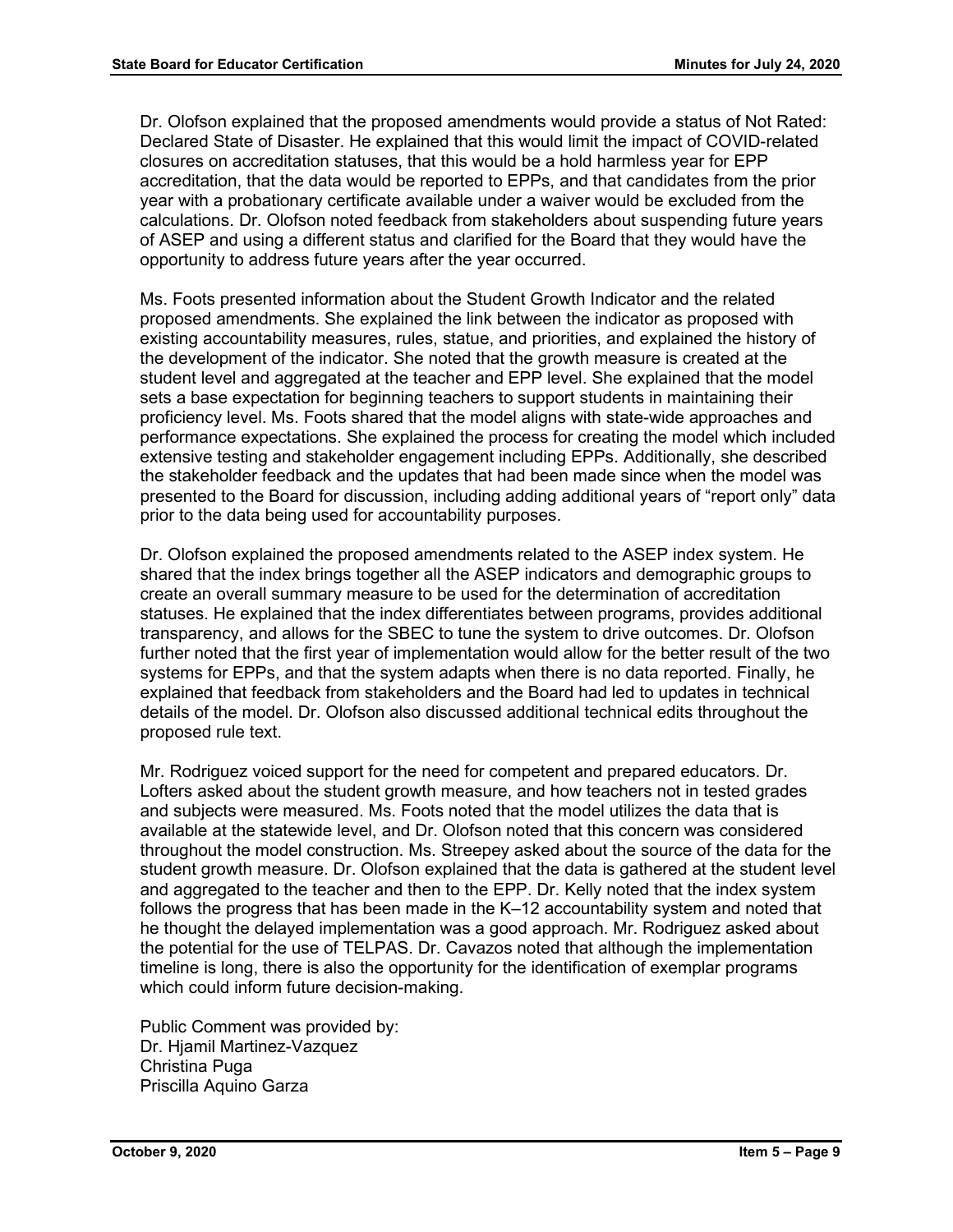#### **Motion and vote:**

*Motion was made by Dr. Kelly to approve the proposed amendments to 19 TAC Chapter 229, Accountability System for Educator Preparation Programs, to be published as proposed in the Texas Register. Second was provided by Mr. Rodriguez and the Board voted unanimously in favor of the motion.*

**14. Consider and Take Appropriate Action on Proposed Revisions to 19 TAC Chapter 231, Requirements for Public School Personnel Assignments, Subchapter B, Prekindergarten–Grade 6 Assignments; Subchapter C, Grades 6–8 Assignments; Subchapter D, Electives, Disciplinary Courses, Local Credit Courses, and Innovative Courses, Grades 6–12 Assignments; Subchapter E, Grades 9–12 Assignments; Subchapter F, Special Education–Related Services Personnel Assignments; and Subchapter G, Paraprofessional Personnel, Administrators, and Other Instructional and Professional Support Assignments**

Ms. Cook presented this item to the Board. She shared that these rules are utilized often by districts to determine the appropriate certificates for placement of educators into various assignments. Ms. Cook provided a quick overview of the seven subchapters, A–G, their general contents, and explained the role of divisions, included in Subchapter E, Grades 9– 12 assignments. Ms. Cook shared there are 25 divisions in subchapter E and 18 are dedicated to career and technical education (CTE) courses. Ms. Cook emphasized the vast opportunities across the state for districts to offer CTE courses. Ms. Cook summarized the proposed changes by the following topics: Certificate Name Updates (updates legacy master teacher certificate names); SBOE Alignment (specifies appropriate certificates required for SBOE-approved elective courses; adds new SBOE-approved courses with the appropriate certificates to teach those courses; updates specific CTE courses to align with SBOE changes); Repeal and Replace Rule Text (renumbering to allow for future SBOEapproved courses); and Technical Cleanup (removes student course credit information to eliminate confusion; provides improvements throughout the text for readability).

Ms. Cook stated the Board's support of these proposed rules would allow for a 30-day public review and comment. She then paused for questions from the Board.

Mr. Rodriguez asked about the English Language Development and Acquisition (ELDA) courses and wanted more information about this course. Ms. Cook asked Shelly Ramos, TEA Director of Curriculum to assist with a response to the question. Ms. Ramos explained ELDA was a newly approved course by the SBOE, but the ELDA course has also existed for a few years as an innovative course. Ms. Ramos stated it is an English-language acquisition course designed primarily for newcomers and is set up to partner with another course to support the student's acquisition of the English language. Mr. Rodriguez also asked about the grade levels for the ELDA course and wanted to confirm it was not offered at the elementary level. Ms. Ramos confirmed ELDA is a high school course that is also eligible to be offered at the middle school level.

Mr. Rodriguez thanked TEA staff for the information, and there were no additional questions from the Board.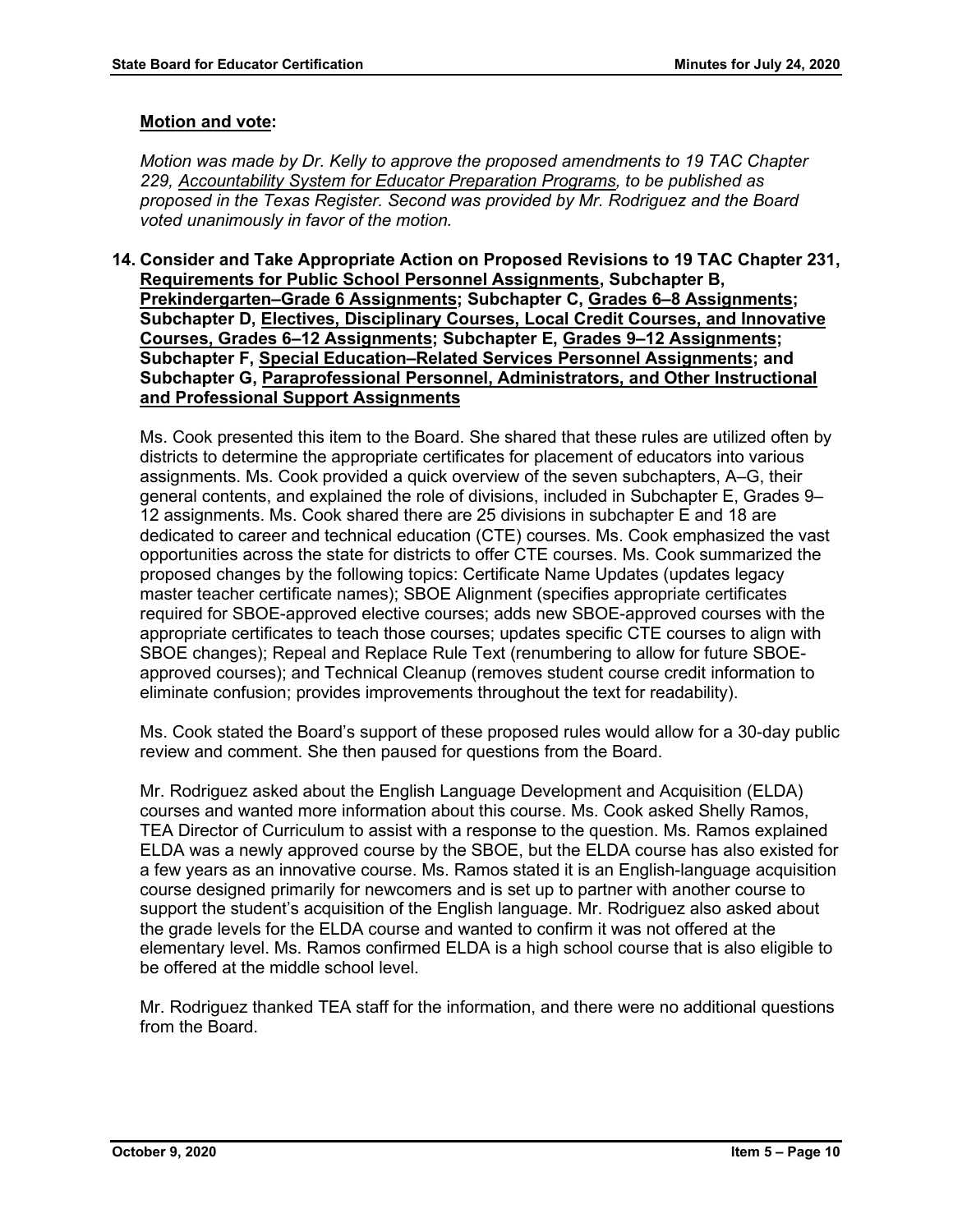## **Motion and vote:**

*Motion was made by Dr. Kelly to approve the proposed amendments to 19 TAC Chapter 231, Requirements for Public School Personnel Assignments, Subchapter B, Prekindergarten–Grade 6 Assignments; Subchapter C, Grades 6–8 Assignments; Subchapter D, Electives, Disciplinary Courses, Local Credit Courses, and Innovative Courses, Grades 6–12 Assignments; Subchapter E, Grades 9–12 Assignments; Subchapter F, Special Education–Related Services Personnel Assignments; and Subchapter G, Paraprofessional Personnel, Administrators, and Other Instructional and Professional Support Assignments, to be published as proposed in the Texas Register. Second was provided by Mr. Rodriguez, and the Board voted unanimously in favor of the motion.*

## **15. Consider and Take Appropriate Action on Proposed New 19 TAC Chapter 239, Student Services Certificates, Subchapter E, Legacy Master Teacher Certificate**

Ms. Cook presented this item to the Board. Ms. Cook stated she was beyond excited to bring this item to the Board following a great discussion with the Board in May. Ms. Cook explained this item would establish a new subchapter specific to the legacy master teacher certificate. She confirmed that with the Board's support of rulemaking, we will be able to change legacy master teacher certificate holder statuses to valid with no expiration. There were no questions from the Board.

Public Comment was provided by: Carrie Griffith Andrea Chevalier

## **Motion and vote:**

*Motion was made by Ms. Brooks-Sykes to approve the proposed new 19 TAC Chapter 239, Student Services Certificates, Subchapter E, Legacy Master Teacher Certificate, to be published as proposed in the Texas Register. Second was provided by Ms. MacDonald, and the Board voted unanimously in favor of the motion.*

## **16. Consider and Take Appropriate Action on the Continuing Approval Review for South Texas Transition to Teaching (STTT) Alternative Certification Program**

Dr. Jones presented this item to the Board. Dr. Jones provided a summary of what the Board had done previously with STTT through an agreed order and what the program had done to fulfill the order leading up to the present proposed action.

## **Motion and vote:**

*Motion was made by Mr. Coleman to approve South Texas Transition to Teaching ACP as presented for a 5-year renewal of approval. Second was made by Ms. Turner, and the Board voted unanimously in favor of the motion.*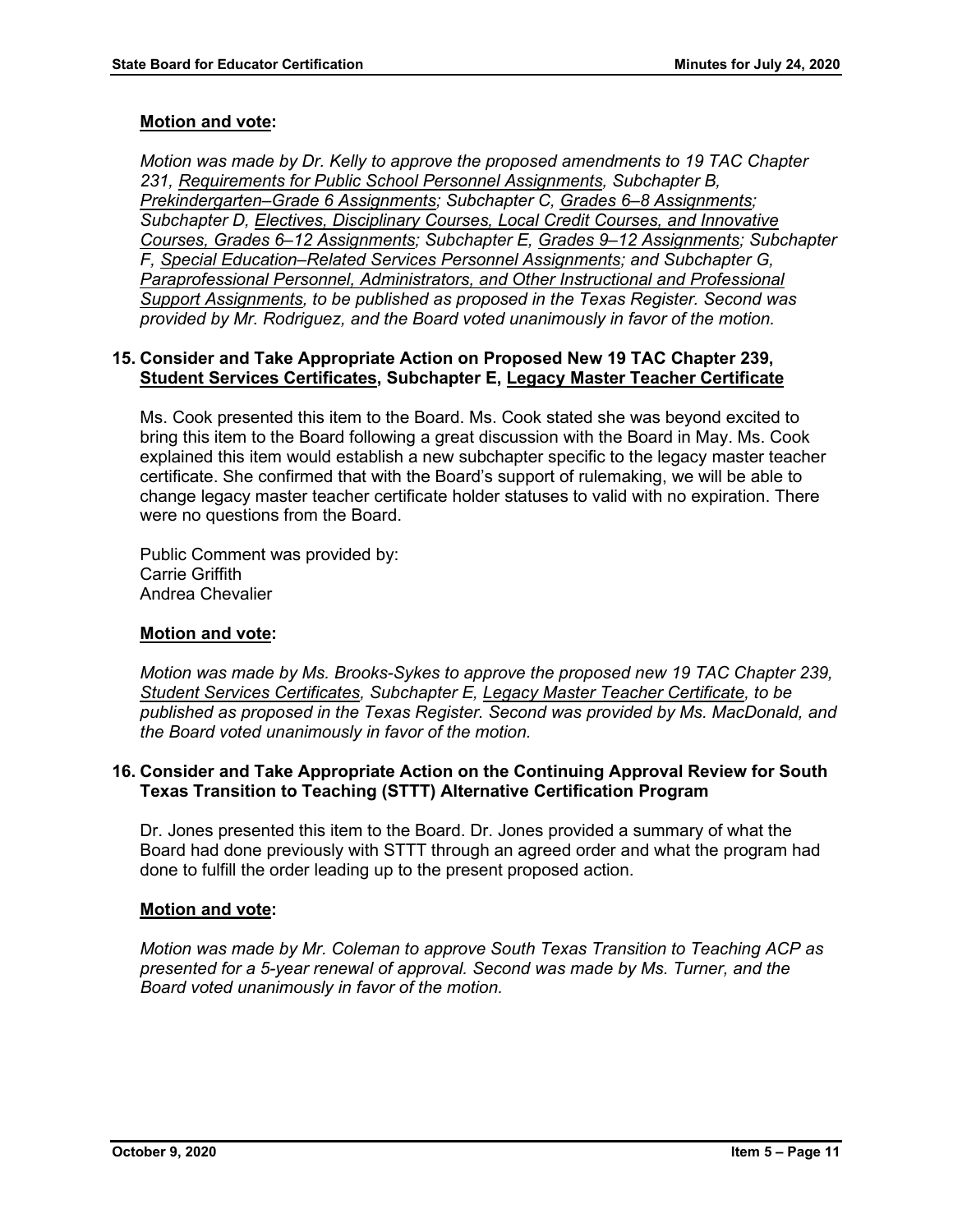## **17. Consider and Take Appropriate Action to Amend Agreed Final Order for South Texas Transition to Teaching Alternative Certification Program (STTT)**

Dr. Jones presented this item to the Board. Dr. Jones explained that the amendment to the agreed order was needed because the original order was not crafted to automatically execute all the conditions when completed by the program.

#### **Motion and vote:**

*Motion was made by Mr. Rodriguez to approve the amended agreed final order for South Texas Transition to Teaching Alternative Certification Program as presented. Second was made by Mr. Coleman, and the Board voted unanimously in favor of the motion.*

The SBEC recessed at 12:03 PM.

The SBEC reconvened at 12:20 PM.

#### **DISCIPLINARY CASES**

#### **18. Pending or Contemplated Litigation, including Disciplinary Cases**

#### **A. Defaults**

#### **No Answer Defaults**

2. In the Matter of Julia Bellaflores Blake; Action to be taken: Consideration of Issuance of Default Judgment

Staff recommendation: 1-year suspension

3. In the Matter of Kimberly Dawn Blazek; Action to be taken: Consideration of Issuance of Default Judgment

Staff recommendation: 1-year suspension

4. In the Matter of Aniyah A. Davis; Action to be taken: Consideration of Issuance of Default Judgment

Staff recommendation: 1-year suspension

6. In the Matter of Jennifer Edwards; Action to be taken: Consideration of Issuance of Default Judgment

Staff recommendation: 1-year suspension

7. In the Matter of Aaron Michelle Gunn; Action to be taken: Consideration of Issuance of Default Judgment

Staff recommendation: 1-year suspension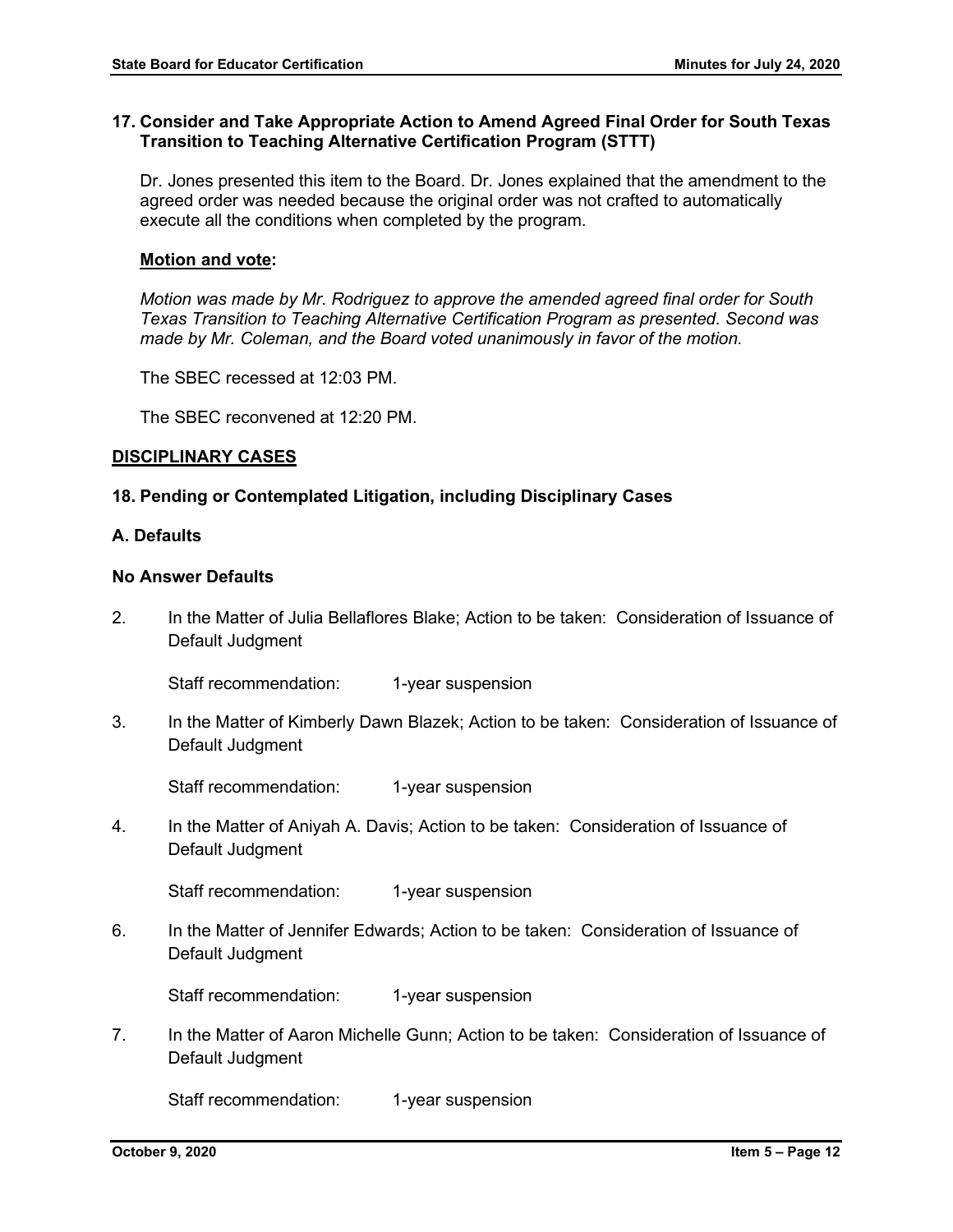9. In the Matter of Carol Anne Lancaster; Action to be taken: Consideration of Issuance of Default Judgment

Staff recommendation: 1-year suspension

10. In the Matter of Marcelo Martinez, Jr.; Action to be taken: Consideration of Issuance of Default Judgment

Staff recommendation: Suspension until expiration of Intern certificate on August 12, 2020

13. In the Matter of Steven Merwin; Action to be taken: Consideration of Issuance of Default **Judgment** 

Staff recommendation: 1-year suspension

14. In the Matter of Jacob Molinar; Action to be taken: Consideration of Issuance of Default **Judgment** 

Staff recommendation: 1-year suspension

15. In the Matter of Priscilla Ogilvie; Action to be taken: Consideration of Issuance of Default Judgment

Staff recommendation: 1-year suspension

16. In the Matter of Charles B. Page; Action to be taken: Consideration of Issuance of Default Judgment

Staff recommendation: 1-year suspension

17. In the Matter of Anissa Pinson; Action to be taken: Consideration of Issuance of Default **Judgment** 

Staff recommendation: 1-year suspension

18. In the Matter of Elizabeth Rene Pittman Lummis; Action to be taken: Consideration of Issuance of Default Judgment

Staff recommendation: 1-year suspension

19. In the Matter of Dannisha G. Pryor; Action to be taken: Consideration of Issuance of Default Judgment

Staff recommendation: 1-year suspension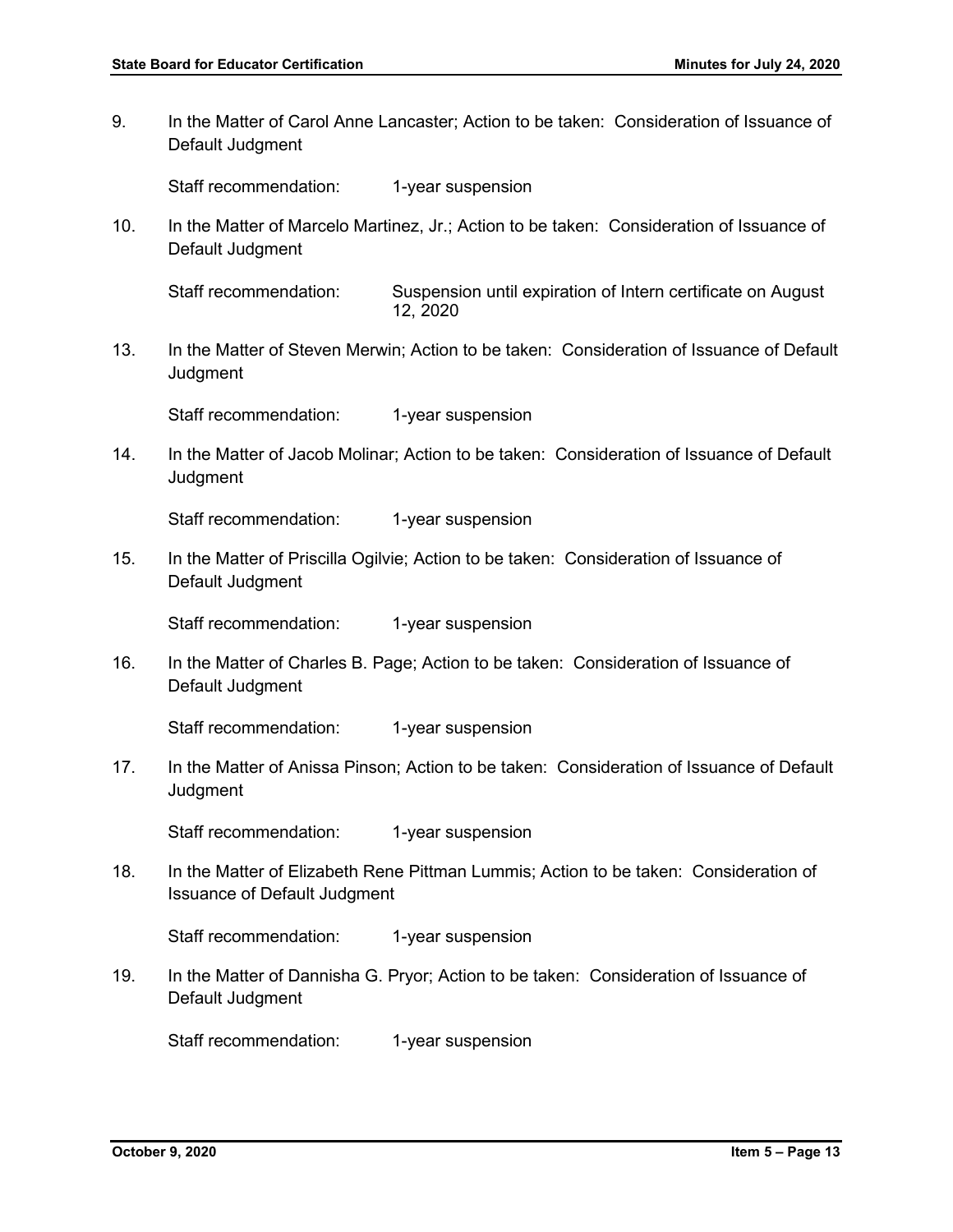20. In the Matter of Elizabeth Ramirez; Action to be taken: Consideration of Issuance of Default Judgment

Staff recommendation: 1-year suspension

21. In the Matter of Rebecca Lynn Ramirez; Action to be taken: Consideration of Issuance of Default Judgment

Staff recommendation: 1-year suspension

22. In the Matter of Earline Elizabeth Sayrie; Action to be taken: Consideration of Issuance of Default Judgment

Staff recommendation: 1-year suspension

24. In the Matter of Michael Skivington; Action to be taken: Consideration of Issuance of Default Judgment

Staff recommendation: 1-year suspension

25. In the Matter of Natalie Amber Wire; Action to be taken: Consideration of Issuance of Default Judgment

Staff recommendation: Suspension until probationary certificate expires on August 8, 2020

26. In the Matter of Eric Booth; Action to be taken: Consideration of Issuance of Default **Judgment** 

Staff recommendation: Permanent Revocation

27. In the Matter of Michael D. Hale; Action to be taken: Consideration of Issuance of Default Judgment

Staff recommendation: Permanent Revocation

28. In the Matter of Jeremy G. Jackson; Action to be taken: Consideration of Issuance of Default Judgment

Staff recommendation: Permanent Revocation

29. In the Matter of Leariton McKinnon; Action to be taken: Consideration of Issuance of Default Judgment

Staff recommendation: Permanent Revocation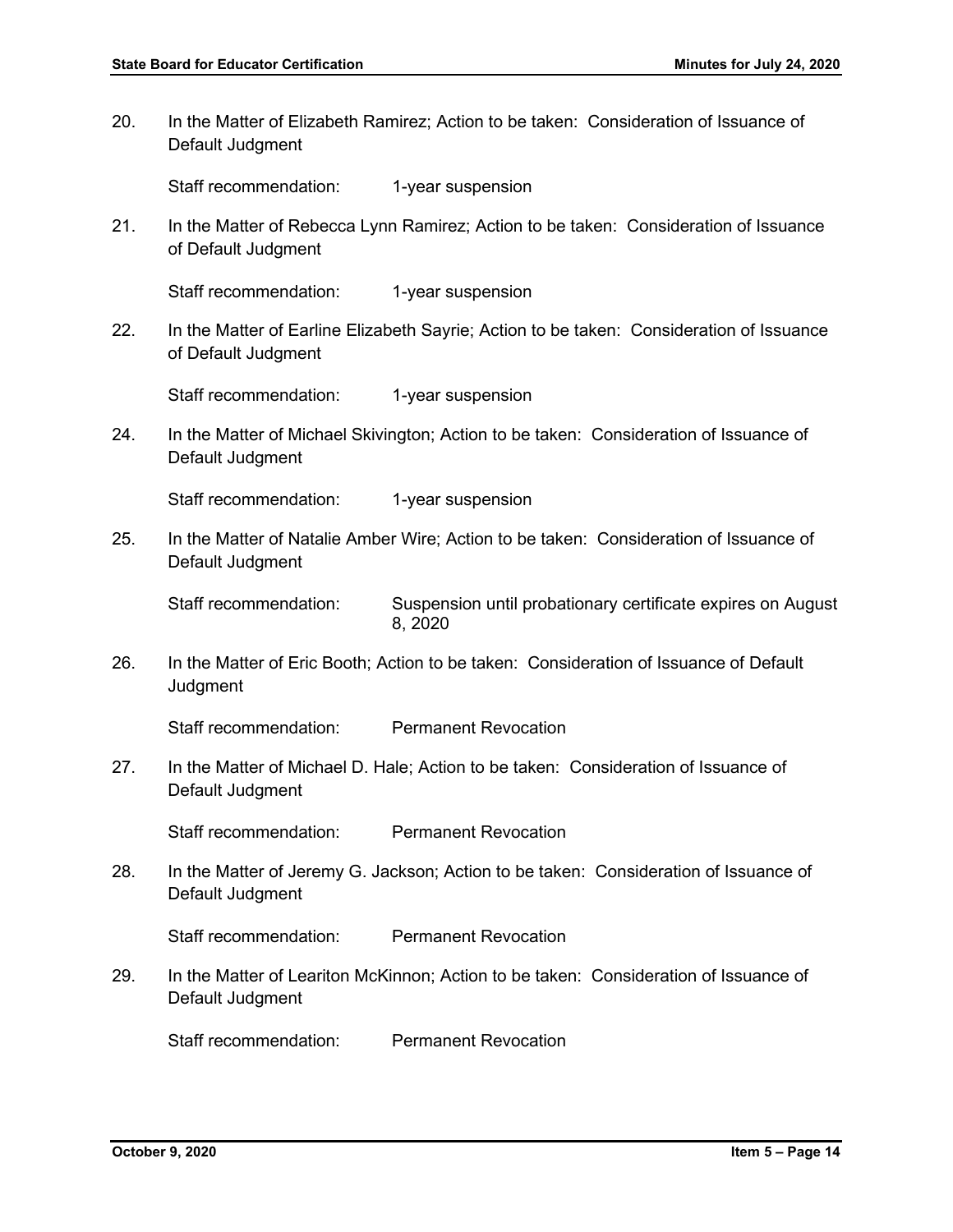30. In the Matter of Trevor Melvin; Action to be taken: Consideration of Issuance of Default **Judgment** 

Staff recommendation: Permanent Revocation

31. In the Matter of Victor Mendez; Action to be taken: Consideration of Issuance of Default Judgment

Staff recommendation: Permanent Revocation

32. In the Matter of Traci Renee Patterson; Action to be taken: Consideration of Issuance of Default Judgment

Staff recommendation: Permanent Revocation

33. In the Matter of Regino Sanchez, Jr.; Action to be taken: Consideration of Issuance of Default Judgment

Staff recommendation: Permanent Revocation

34. In the Matter of Brandon C. Wilson; Action to be taken: Consideration of Issuance of Default Judgment

Staff recommendation: Permanent Revocation

35. In the Matter of Antoine De'Sean Warren; Action to be taken: Consideration of Issuance of Default Judgment

Staff recommendation: Permanent Revocation

36. In the Matter of David Gomez; Action to be taken: Consideration of Issuance of Default **Judgment** 

Staff recommendation: Permanent Revocation

37. In the Matter of Jerrica Mone't Parrish; Action to be taken: Consideration of Issuance of Default Judgment

Staff recommendation: Permanent Revocation

39. In the Matter of Jodie LeAnn Brookshire; Action to be taken: Consideration of Issuance of Default Judgment

Staff recommendation: Revocation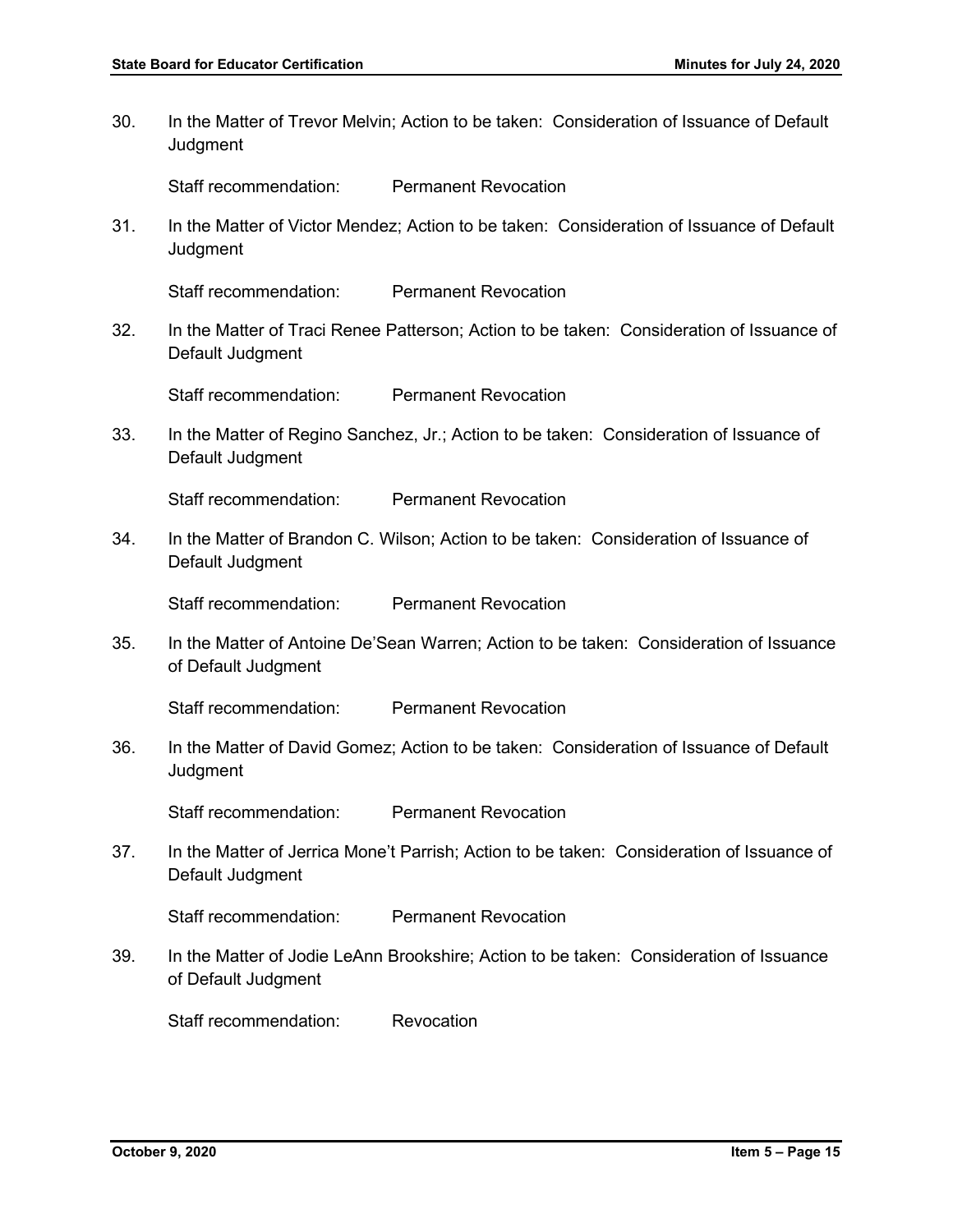40. In the Matter of Paul Stephen Diaz; Action to be taken: Consideration of Issuance of Default Judgment

Staff recommendation: Revocation

41. In the Matter of DaVonne Denise Plummer; Action to be taken: Consideration of Issuance of Default Judgment

Staff recommendation: Revocation

42. In the Matter of Lindsey Yoon-jee Ratzlaff; Action to be taken: Consideration of Issuance of Default Judgment

Staff recommendation: Revocation

43. In the Matter of Luis Valtierra; Action to be taken: Consideration of Issuance of Default **Judgment** 

Staff recommendation: Revocation

44. In the Matter of Dennis C. Bando; Action to be taken: Consideration of Issuance of Default Judgment

Staff recommendation: 1-year suspension

45. In the Matter of Debra L. Pinnock; Action to be taken: Consideration of Issuance of Default Judgment

Staff recommendation: 2-year suspension

46. In the Matter of Charles E. Tatum; Action to be taken: Consideration of Issuance of Default Judgment

Staff recommendation: 2-year suspension

47. In the Matter of Staci Beougher; Action to be taken: Consideration of Issuance of Default Judgment

Staff recommendation: Revocation

48. In the Matter of Kara Renee Brown; Action to be taken: Consideration of Issuance of Default Judgment

Staff recommendation: Revocation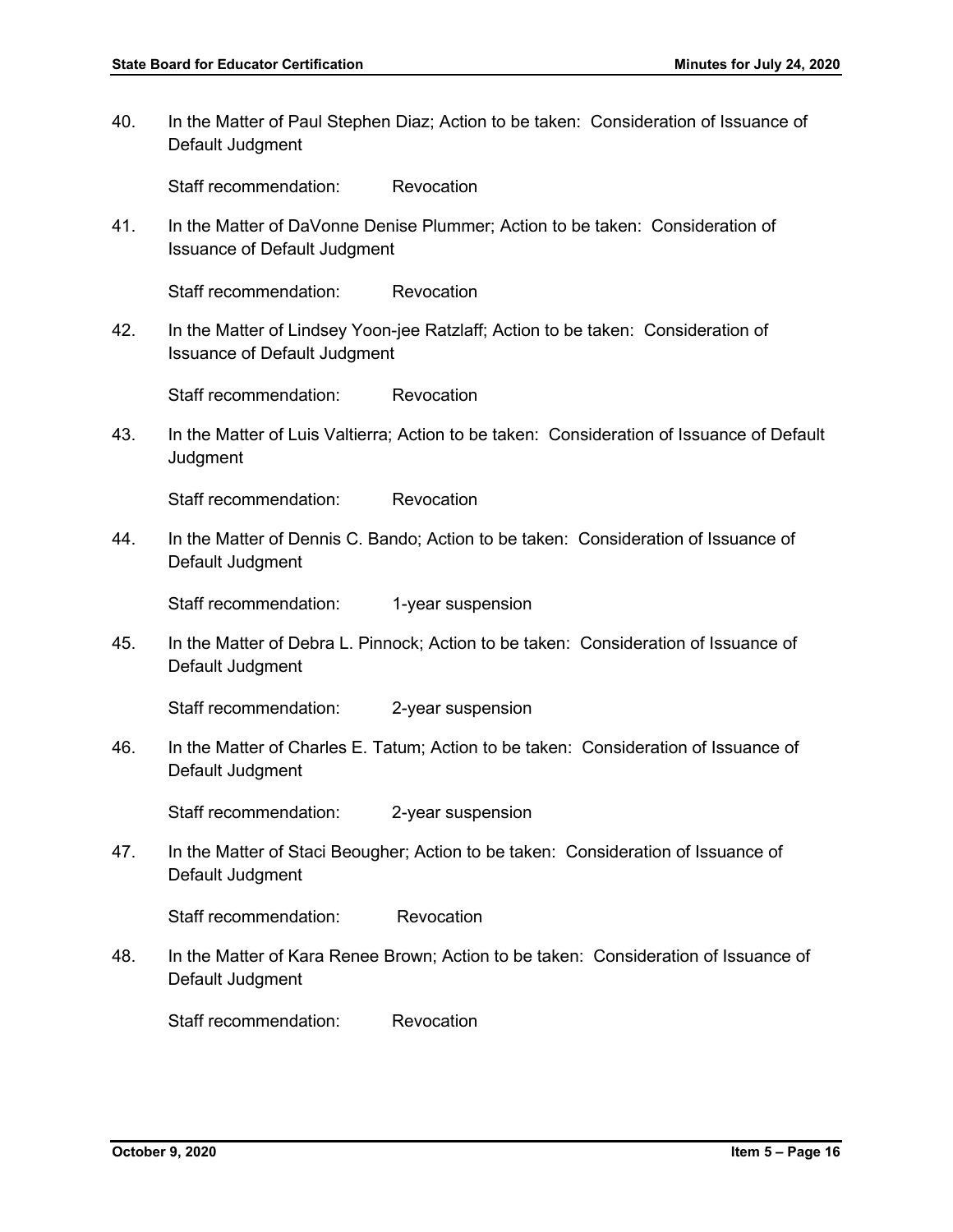49. In the Matter of Thelma De La Cruz; Action to be taken: Consideration of Issuance of Default Judgment

Staff recommendation: Revocation

50. In the Matter of Cheri Ann Knuckles; Action to be taken: Consideration of Issuance of Default Judgment

Staff recommendation: Revocation

51. In the Matter of Bradley Allen Leander; Action to be taken: Consideration of Issuance of Default Judgment

Staff recommendation: Revocation

52. In the Matter of Juan Antonio Lopez, II.; Action to be taken: Consideration of Issuance of Default Judgment

Staff recommendation: Revocation

53. In the Matter of Dina Lugo; Action to be taken: Consideration of Issuance of Default Judgment

Staff recommendation: Revocation

54. In the Matter of Marty Gail McCaig; Action to be taken: Consideration of Issuance of Default Judgment

Staff recommendation: Revocation

55. In the Matter of Charles Mileham; Action to be taken: Consideration of Issuance of Default Judgment

Staff recommendation: Revocation

56. In the Matter of Aaron Jay Mueller; Action to be taken: Consideration of Issuance of Default Judgment

Staff recommendation: Revocation

57. In the Matter of Eliseo Ramos; Action to be taken: Consideration of Issuance of Default **Judgment** 

Staff recommendation: Revocation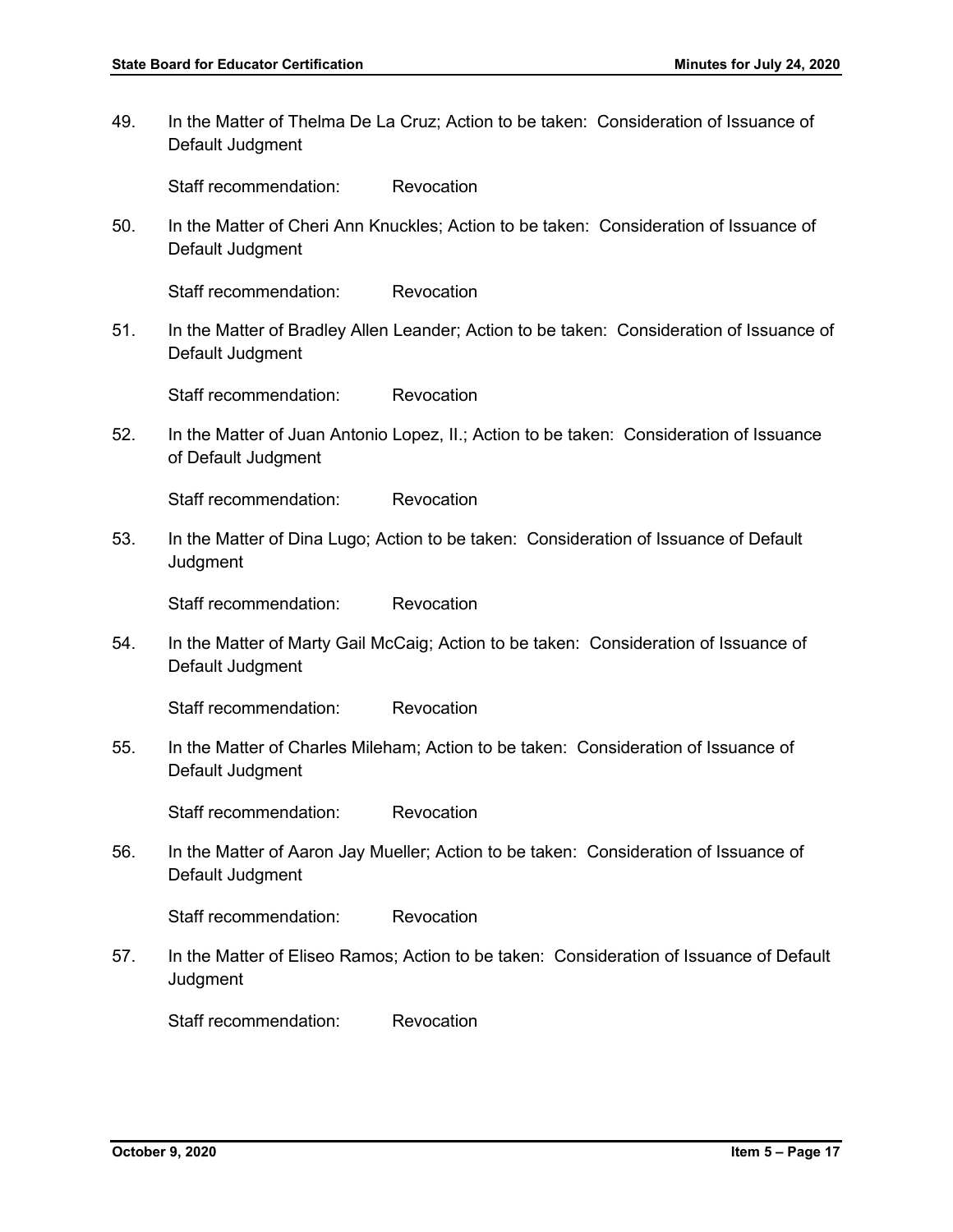58. In the Matter of Joe J. Vazquez; Action to be taken: Consideration of Issuance of Default Judgment Staff recommendation: Revocation 59. In the Matter of Ty West; Action to be taken: Consideration of Issuance of Default **Judgment** Staff recommendation: Revocation 60. In the Matter of Jason Robert Kline; Action to be taken: Consideration of Issuance of Default Judgment Staff recommendation: 1-year suspension and proof of successful completion of substance abuse treatment program 61. In the Matter of Jerome McLemore; Action to be taken: Consideration of Issuance of Default Judgment Staff recommendation: 1-year suspension and proof of successful completion of substance abuse treatment program 63. In the Matter of Melissa L. Groce; Action to be taken: Consideration of Issuance of Default Judgment Staff recommendation: 2-year suspension and proof of successful completion of substance abuse treatment program 64. In the Matter of Timothy P. Maher; Action to be taken: Consideration of Issuance of Default Judgment Staff recommendation: 2-year suspension and proof of successful completion of substance abuse treatment program 65. In the Matter of Jackson Conner Roten; Action to be taken: Consideration of Issuance of Default Judgment Staff recommendation: 2-year suspension and proof of successful completion of substance abuse treatment program 66. In the Matter of Suzanne Gail Tucker; Action to be taken: Consideration of Issuance of Default Judgment Staff recommendation: 2-year suspension and proof of successful completion of substance abuse treatment program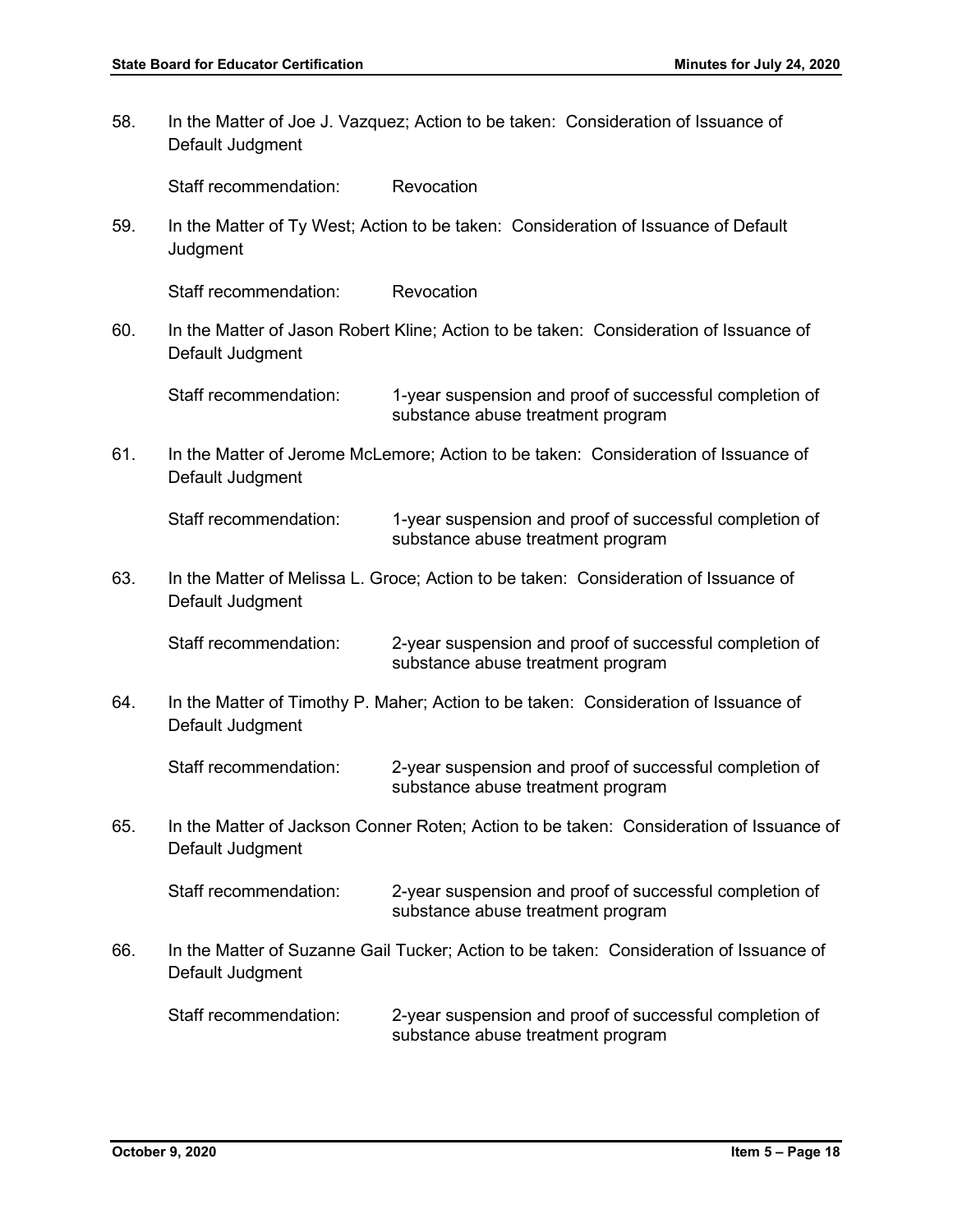67. In the Matter of Guillermo M. Valentin; Action to be taken: Consideration of Issuance of Default Judgment Staff recommendation: 2-year suspension and proof of successful completion of substance abuse treatment program 68. In the Matter of Hollie Kitten Chenault; Action to be taken: Consideration of Issuance of Default Judgment Staff recommendation: 2-year suspension and proof of successful completion of substance abuse treatment program 69. In the Matter of Chelsea Dickson; Action to be taken: Consideration of Issuance of Default Judgment Staff recommendation: 3-year suspension and proof of successful completion of substance abuse treatment program 70. In the Matter of Courtney Celeste Lewis; Action to be taken: Consideration of Issuance of Default Judgment Staff recommendation: 3-year suspension and proof of successful completion of substance abuse treatment program 71. In the Matter of Patricia O. Licce; Action to be taken: Consideration of Issuance of Default Judgment Staff recommendation: 5-year suspension and proof of successful completion of substance abuse treatment program 72. In the Matter of Amber B. Catena; Action to be taken: Consideration of Issuance of Default Judgment Staff recommendation: 5-year suspension and proof of successful completion of substance abuse treatment program 73. In the Matter of Dana Williams; Action to be taken: Consideration of Issuance of Default **Judgment** Staff recommendation: 5-year suspension and proof of successful completion of substance abuse treatment program 75. In the Matter of Shannon LaShawn Martin; Action to be taken: Consideration of Issuance of Default Judgment Staff recommendation: 2-year suspension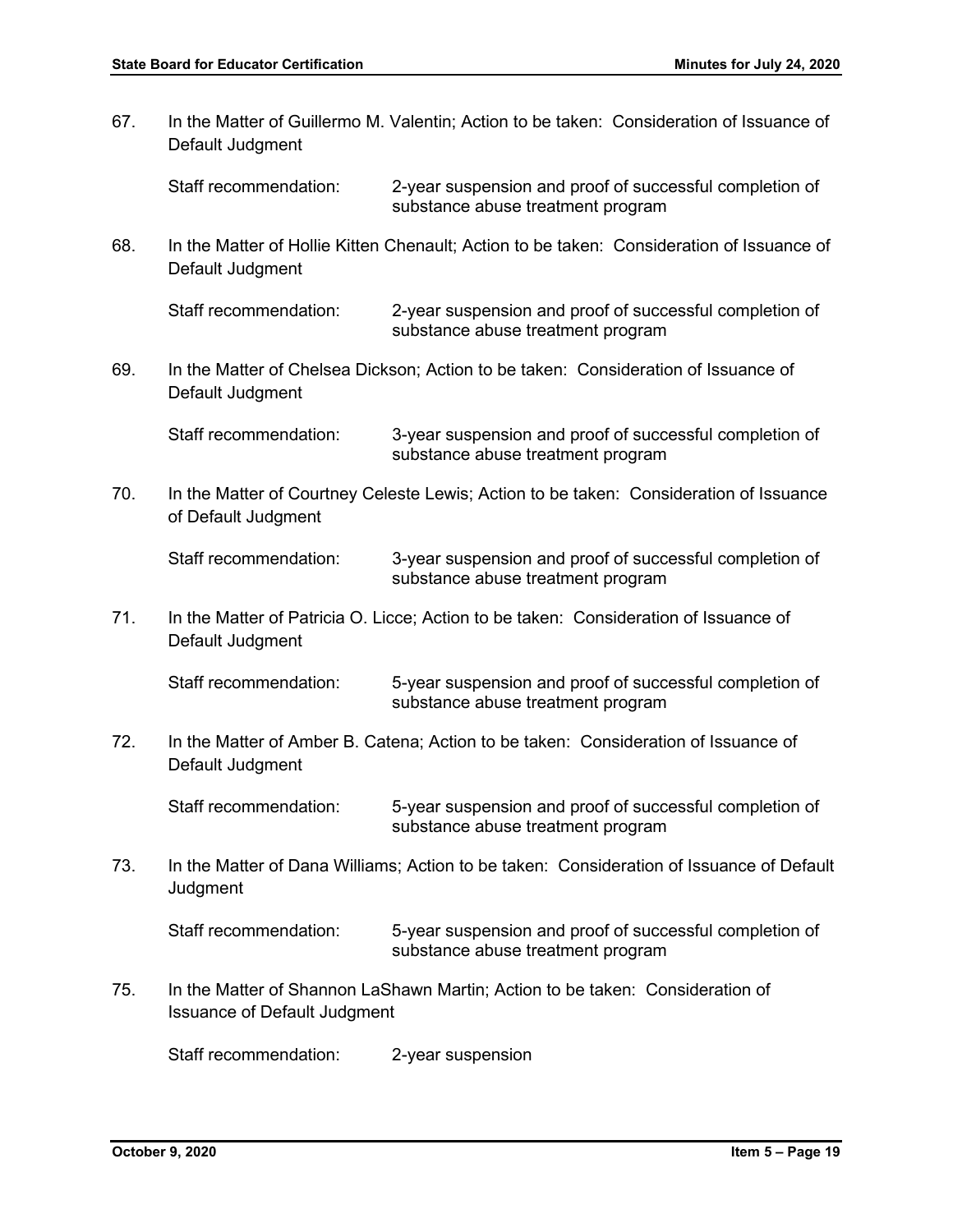76. In the Matter of Cindy Reyes; Action to be taken: Consideration of Issuance of Default **Judgment** 

Staff recommendation: 2-year suspension

77. In the Matter of Alice Rigby Morris; Action to be taken: Consideration of Issuance of Default Judgment

Staff recommendation: Revocation

78. In the Matter of Brittney Michelle Woods; Action to be taken: Consideration of Issuance of Default Judgment

Staff recommendation: Revocation

79. In the Matter of Wesley Ray McGinnis; Action to be taken: Consideration of Issuance of Default Judgment

Staff recommendation: Revocation

80. In the Matter of Randi Ann Pacheco; Action to be taken: Consideration of Issuance of Default Judgment

Staff recommendation: Revocation

81. In the Matter of Brittany Nycole Scott; Action to be taken: Consideration of Issuance of Default Judgment

Staff recommendation: Revocation

82. In the Matter of Matthew Alexander; Action to be taken: Consideration of Issuance of Default Judgment

Staff recommendation: Revocation

83. In the Matter of Jared Dean Cooley; Action to be taken: Consideration of Issuance of Default Judgment

Staff recommendation: 1-year suspension

84. In the Matter of Sylvia Flores Bibb; Action to be taken: Consideration of Issuance of Default Judgment

Staff recommendation: 2-year suspension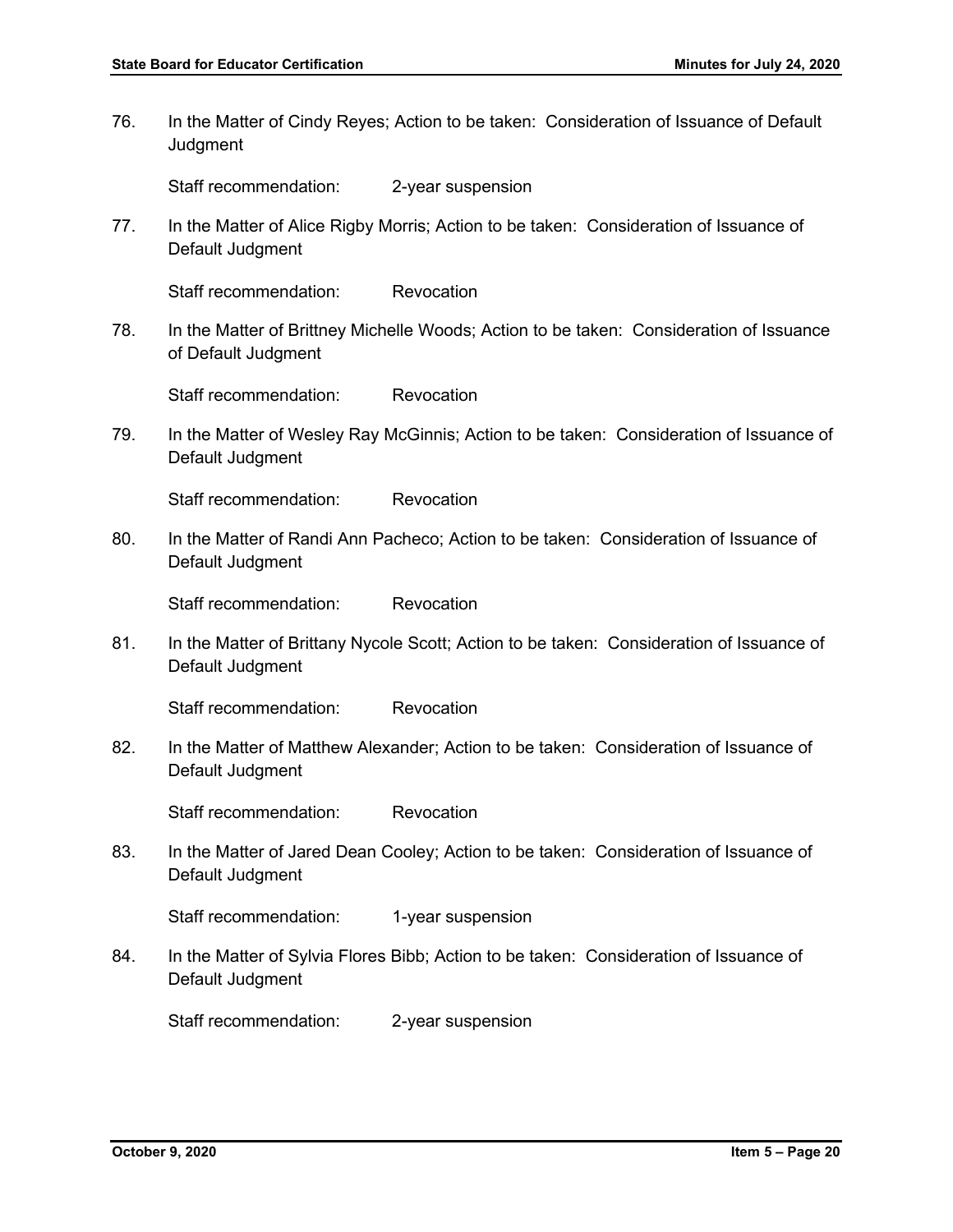#### **Motion and vote:**

*Motion was made by Mr. Coleman to grant Staff's request for issuance of default judgements on cases 1–85, as listed on the agenda, excluding cases numbered 1, 5, 8, 11, 12, 23, 38, 62, 74, and 85, and enter final orders consistent with Staff's recommendations. Second was made by Dr. Kelly, and the Board voted unanimously in favor of the motion.* 

85. In the Matter of Cammie J. DeCastro; Action to be taken: Consideration of Issuance of Default Judgment

Staff recommendation: 2-year suspension

#### **Motion and vote:**

*Motion was made by Mr. Coleman to grant Staff's request for the issuance of default judgment on case 85, as listed on the agenda, and enter a final order consistent with staff's recommendation. Second was made by Mr. Rodriguez, and the Board voted unanimously in favor of the motion.*

#### **The following cases were pulled by TEA staff; no action was taken.**

1. In the Matter of Lori Lynn Adams; Action to be taken: Consideration of Issuance of Default Judgment

Staff recommendation: 1-year suspension

5. In the Matter of Cindy Dodson; Action to be taken: Consideration of Issuance of Default **Judgment** 

Staff recommendation: 1-year suspension

8. In the Matter of Anjanette Celene Idom; Action to be taken: Consideration of Issuance of Default Judgment

Staff recommendation: 1-year suspension

11. In the Matter of Isabel Cortez Mauricio; Action to be taken: Consideration of Issuance of Default Judgment

Staff recommendation: 1-year suspension

12. In the Matter of Larry McNeal; Action to be taken: Consideration of Issuance of Default **Judament** 

Staff recommendation: 1-year suspension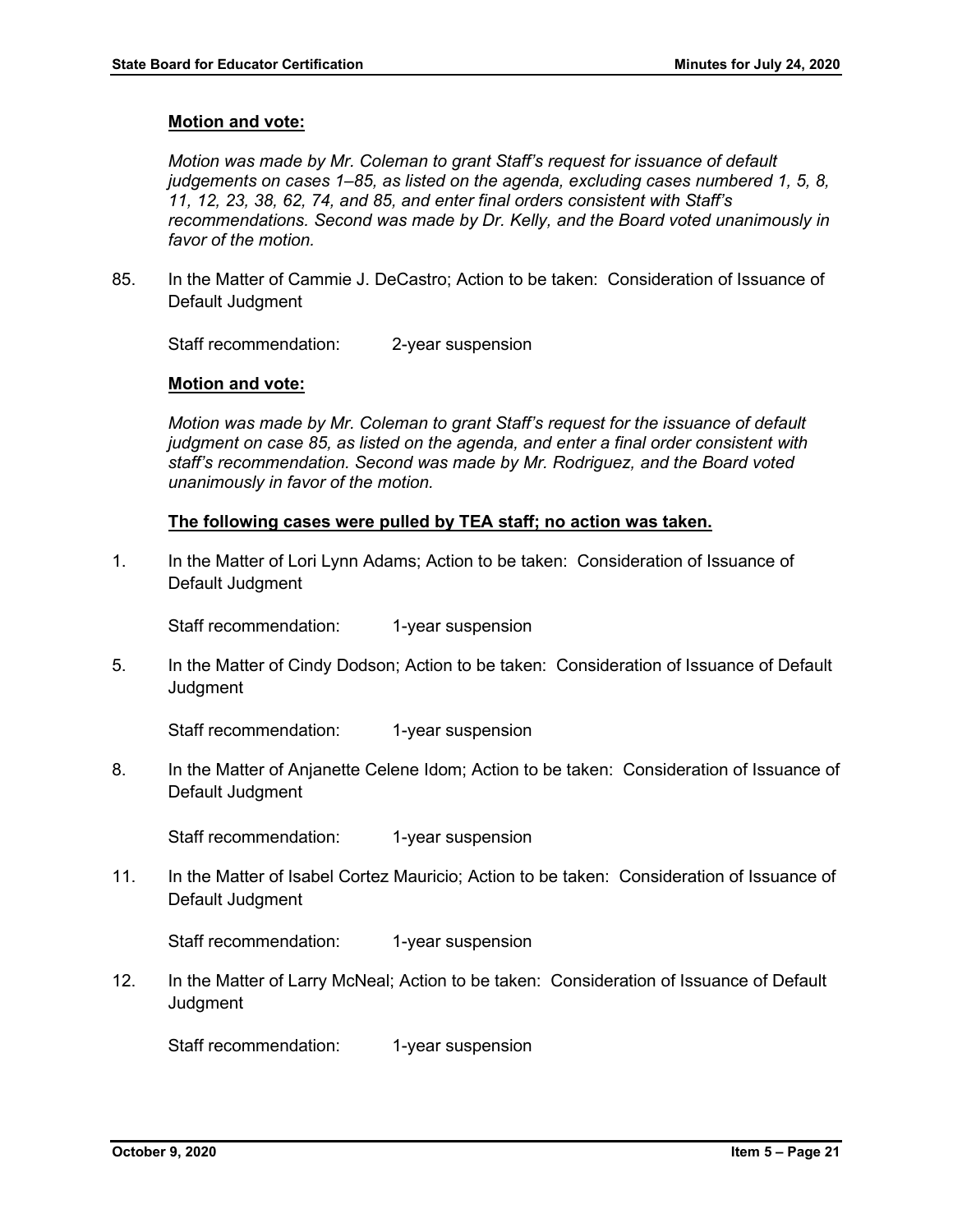23. In the Matter of Carlissa Scott; Action to be taken: Consideration of Issuance of Default **Judgment** 

Staff recommendation: 1-year suspension

38. In the Matter of Stephen Rayford; Action to be taken: Consideration of Issuance of Default Judgment

Staff recommendation: Permanent Revocation

62. In the Matter of Sarah Elisabeth Pina; Action to be taken: Consideration of Issuance of Default Judgment

Staff recommendation: 1-year suspension and proof of successful completion of substance abuse treatment program

74. In the Matter of Toni Clark; Action to be taken: Consideration of Issuance of Default **Judgment** 

Staff recommendation: 2-year suspension

#### **SOAH Defaults**

1. In the Matter of Dana J. Sanchez; Action to be taken: Consideration of Issuance of Default Judgment

Staff recommendation: 1-year suspension

2. In the Matter of Woodrow T. Smith, Jr.; Action to be taken: Consideration of Issuance of Default Judgment

Staff recommendation: Revocation

3. In the Matter of Raul Zamora; Action to be taken: Consideration of Issuance of Default **Judgment** 

Staff recommendation: Permanent Revocation

#### **Motion and vote:**

*Motion was made by Ms. MacDonald to grant Staff's request for the issuance of SOAH default judgements cases numbered 1–3, as listed on the agenda, and issue final orders consistent with Staff's recommendations. Second was made by Mr. Coleman, and the Board voted unanimously in favor of the motion.*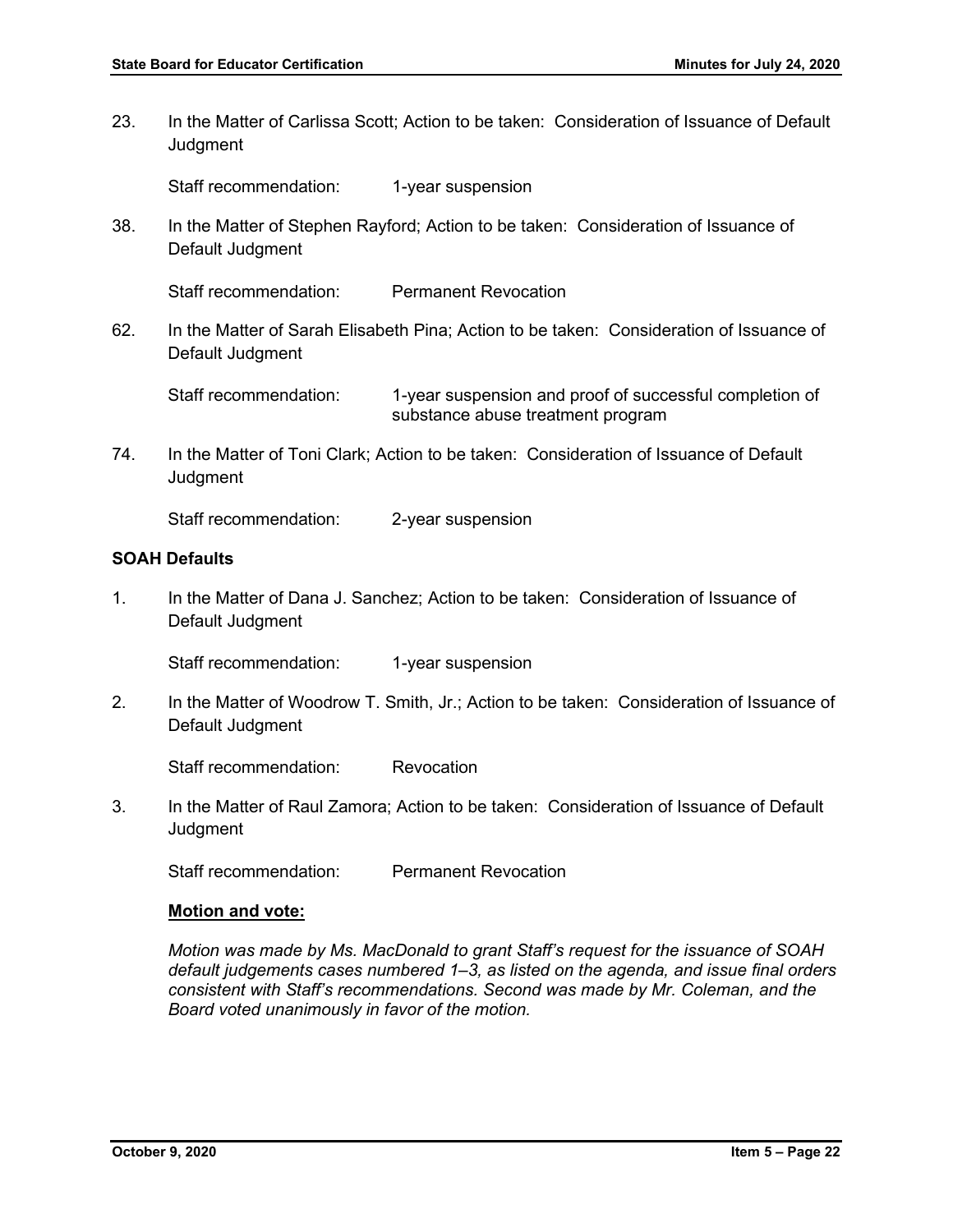#### **B. Contested Cases**

Proposals for Decision

- 1. Docket No. 701201515.EC, Texas Education Agency, Educator Leadership and Quality Division v. Louis Albert Prendiz; Action to be taken: Consideration of Proposal for Decision and Issuance of Final Order.
	- ALJ Recommendation: 3-year suspension with 1-year probated upon showing of good conduct and completion of any stipulations ordered by the Board

Staff Recommendation: 3-year active suspension

Jonathan Crabtree represented TEA staff. Louis Albert Prendiz represented himself.

#### **Motion and vote:**

*Motion was made by Dr. Kelly to enter into executive session. Second was made by Ms. Brooks-Sykes and the board voted unanimously in favor of the motion.* 

The SBEC entered into executive session at 12:58 pm pursuant Texas Government Code §551.071 to obtain the advice of legal counsel.

The SBEC entered into open session at 1:36 pm. No action was taken in closed session.

*Motion was made by Mr. Coleman that the Board adopt the Proposal for Decision including Findings of Fact Nos. 1–34 and Conclusions of Law Nos. 1–13. I move that the Board modify the recommended sanction as follows:*

*Mr. Prendiz's educator certificates should be revoked.* 

*This modification of sanction is permissible pursuant to Texas Government Code §2001.058(e) and is necessary because the Administrative Law Judge did not properly apply Board rules. Specifically, the ALJ did not properly apply the factors set out in rule that the Board considers when determining a sanction.* 

*In Finding of Fact 27, the ALJ found that Mr. Prendiz's violations were serious.* 

In Finding of Fact 28, the ALJ found that Mr. Prendiz does not have the good moral *character to be a proper role model and care for students.*

*In Finding of Fact 33, the ALJ found Mr. Prendiz had not shown sufficient evidence of rehabilitation.* 

*In Findings of Fact 4, 5, 18, 22 and 23, the ALJ found that Mr. Prendiz attempted to conceal his misconduct.*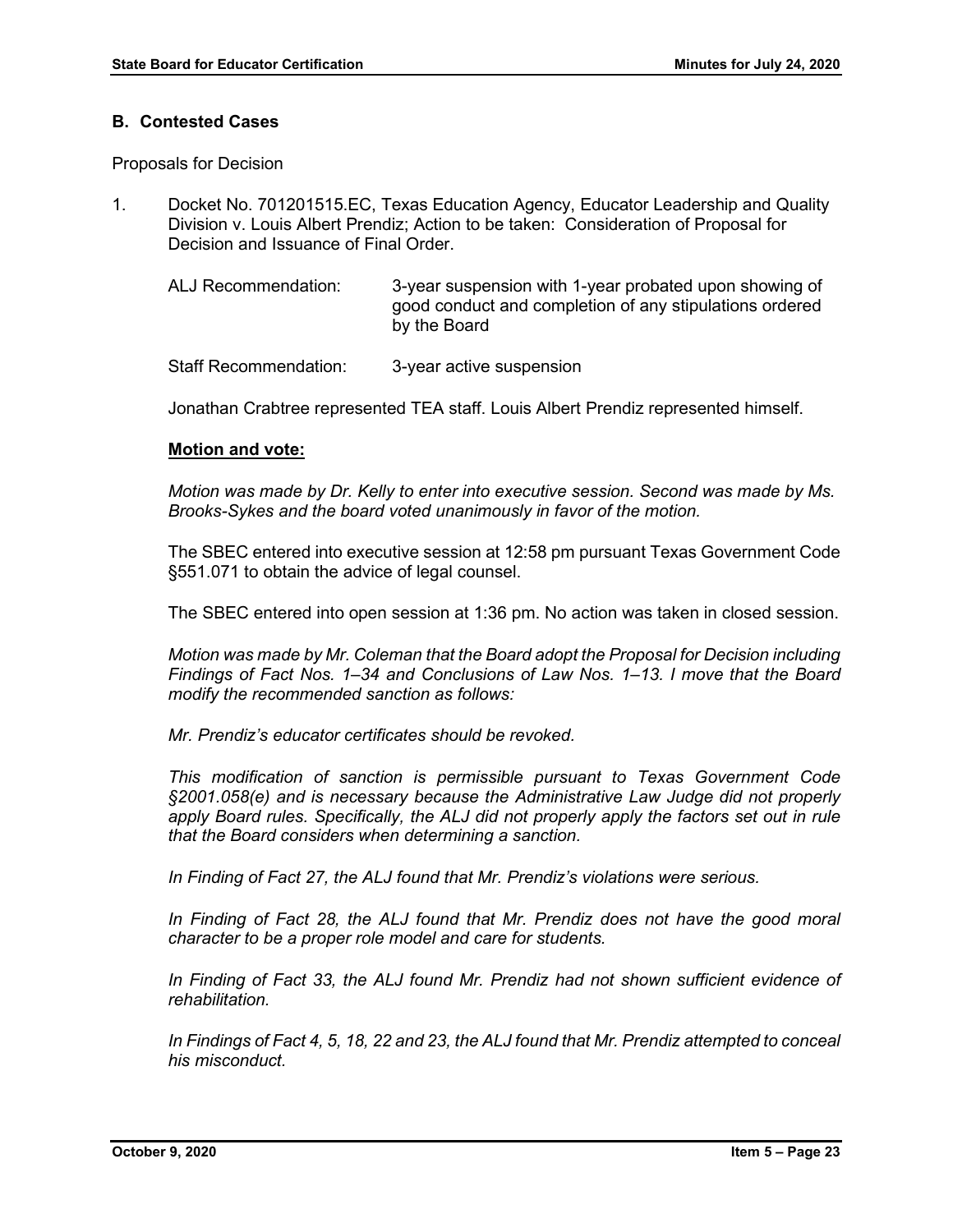*The Board's rules require that the sanction imposed must be sufficient to deter future violations.* 

In this case, the partially probated suspension recommended by the ALJ is insufficient *given the serious nature of the violation, the lack of rehabilitation, the lack of good moral character, the efforts to conceal the misconduct, and the need to deter both Mr. Prendiz and other educators from engaging in similar inappropriate conduct with students in the future.* 

*Given these factors, a revocation is the appropriate sanction for this case. Second was made by Ms. Dvorak, and the motion passed with Mr. Coleman, Ms. Dvorak, Mr. Rodriguez, Ms. MacDonald, Dr. Kelly, Ms. Streepey, and Dr. Turner voting in favor of the motion, and Ms. Brooks-Sykes voting against the motion.* 

2. Docket No. 701201010.EC, Texas Education Agency, Educator Leadership and Quality Division v. Garrett Wesley Hunter; Action to be taken: Consideration of Proposal for Decision and Issuance of Final Order.

| ALJ Recommendation:          | <b>Permanent Revocation</b> |
|------------------------------|-----------------------------|
| <b>Staff Recommendation:</b> | Accept ALJ recommendation   |

Jonathan Crabtree represented TEA staff. Respondent did not appear.

#### **Motion and vote:**

*Motion was made by Ms. Brooks-Sykes that the Board accept the Proposal for Decision and enter a final order consistent with the ALJ's recommendation. Mr. Hunter's educator certificates should be permanently revoked. Second was made by Dr. Kelly, and the Board voted unanimously in favor of the motion.*

3. Docket No. 701201014.EC, Texas Education Agency, Educator Leadership and Quality Division v. Stephen Moro; Action to be taken: Consideration of Proposal for Decision and Issuance of Final Order.

ALJ Recommendation: Application denial

Staff Recommendation: Accept ALJ recommendation

Jonathan Crabtree represented TEA staff. Alicia Matsushima represented respondent Stephen Moro.

#### **Motion and vote:**

*Motion was made by Mr. Coleman that the Board accept the Proposal for Decision and enter a final order consistent with the ALJ's recommendation. Mr. Moro's application for certification should be permanently denied. Second was made by Ms. Brooks-Sykes, and the Board voted unanimously in favor of the motion.*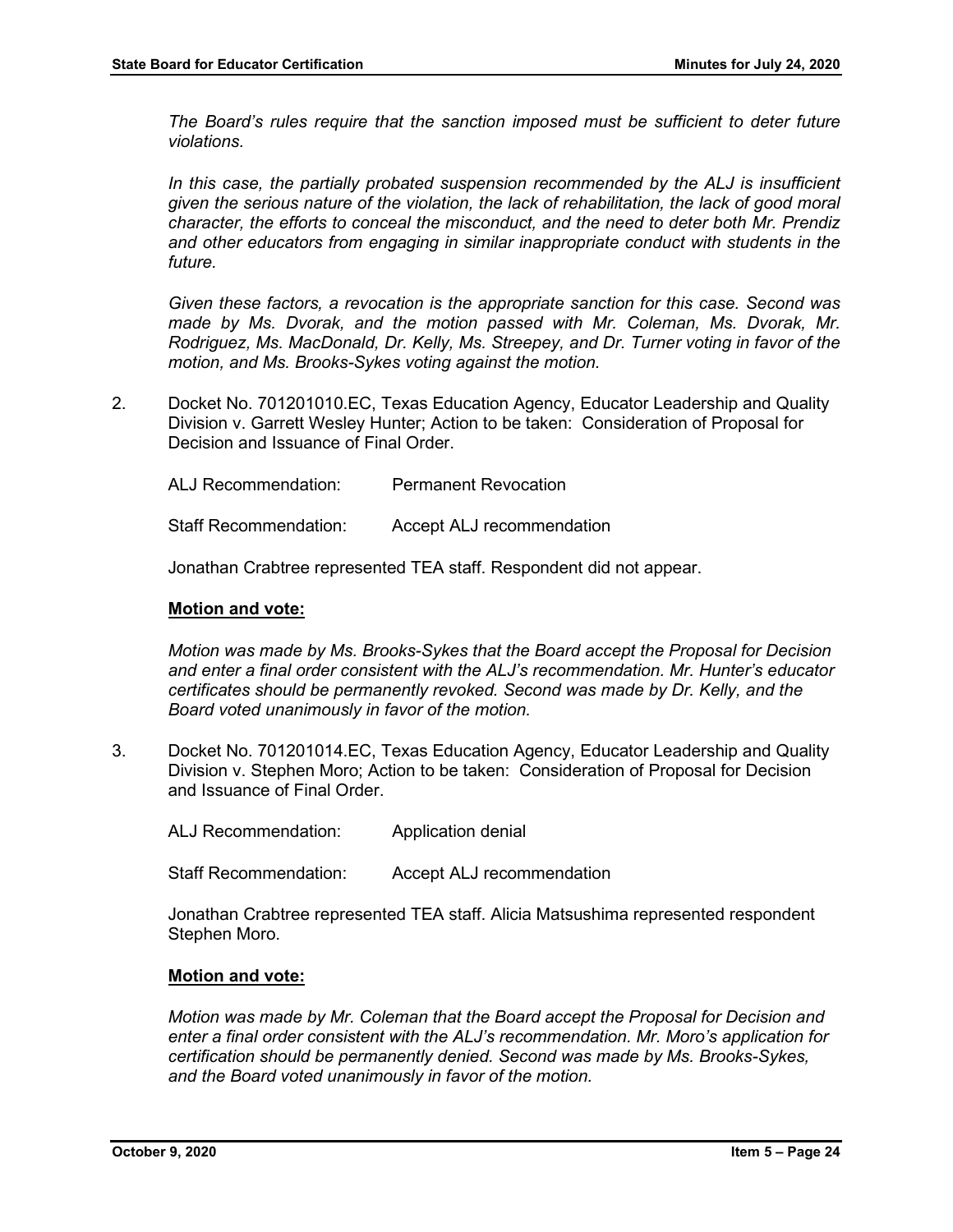4. Docket No. 701195630.EC, Texas Education Agency, Educator Leadership and Quality Division v. Rodney James Bunsen, Jr.; Action to be taken: Consideration of Proposal for Decision and Issuance of Final Order.

ALJ Recommendation: No disciplinary action to be taken Staff Recommendation: Accept ALJ recommendation

Jonathan Crabtree represented TEA staff. Mr. Bunsen did not appear.

## **Motion and vote:**

*Motion was by Ms. Brooks-Sykes that the Board accept the Proposal for Decision and enter a final order consistent with the ALJ's recommendation that no disciplinary action should be taken against Mr. Bunsen's certificates. Second was made by Mr. Coleman, and the Board voted unanimously in favor of the motion.*

5. Docket No. 701196676.EC, Texas Education Agency, Educator Leadership and Quality Division v. Sally Ann Griffiths; Action to be taken: Consideration of Proposal for Decision and Issuance of Final Order.

ALJ Recommendation: No disciplinary action to be taken

Staff Recommendation: Accept ALJ recommendation

Kyle Hensley represented TEA staff. Julie Leahy represented respondent, Sally Griffiths.

## **Motion and vote:**

*Motion was by Ms. Brooks-Sykes that the Board accept the Proposal for Decision and enter a final order consistent with the ALJ's recommendation that no disciplinary action should be taken against Ms. Griffiths's certificates. Second was made by J. Rodriguez, and the Board voted unanimously in favor of the motion.*

6. Docket No. 701194036.EC, Texas Education Agency, Educator Leadership and Quality Division v. Michael Feinberg; Action to be taken: Consideration of Proposal for Decision and Issuance of Final Order.

ALJ Recommendation: No disciplinary action to be taken

Staff Recommendation: Accept ALJ recommendation

Mark Duncan represented TEA staff. Ron Rainey represented respondent, Michael Feinberg.

*Ms. Dvorak, Ms. MacDonald, and Dr. Kelly recused themselves from voting.*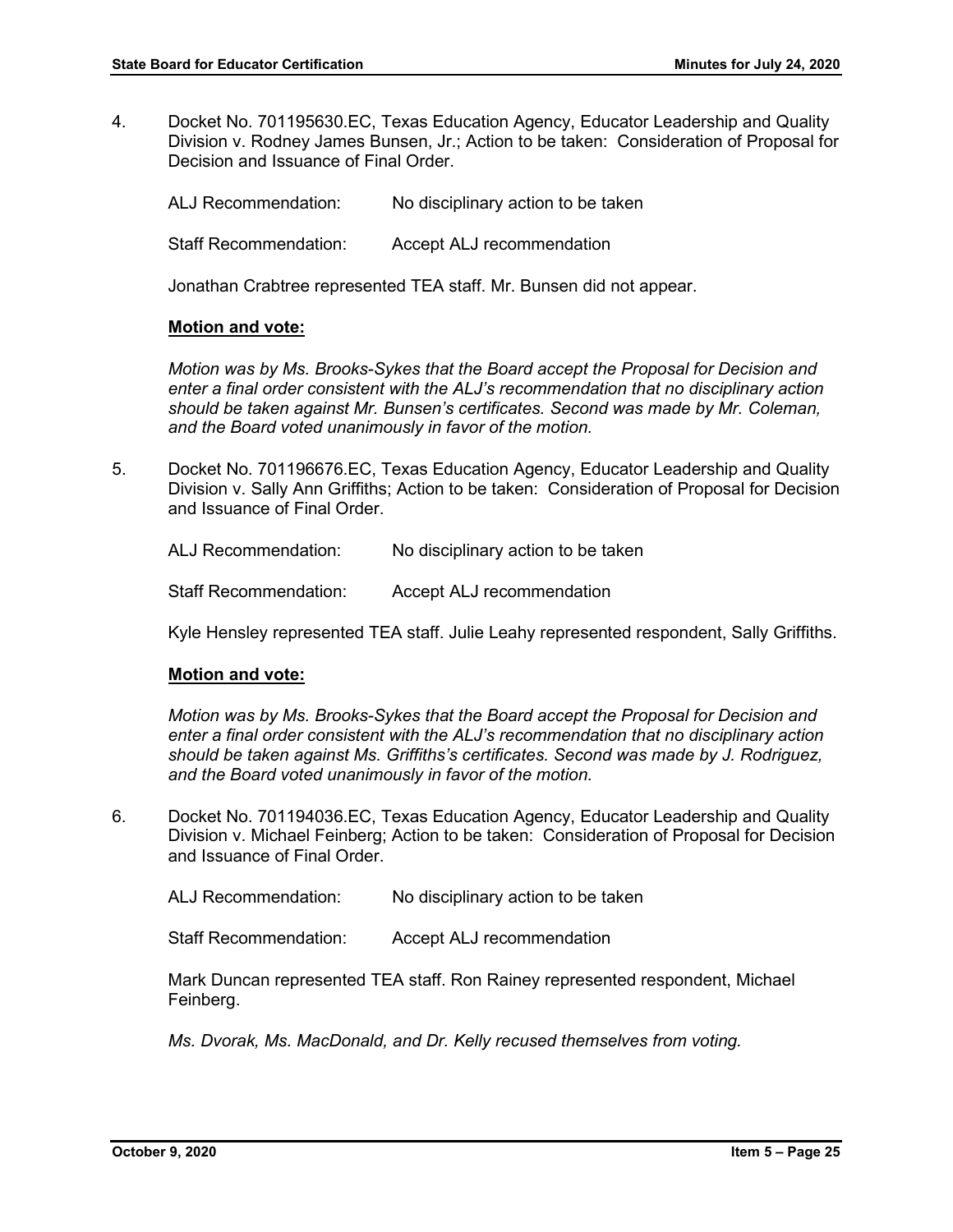## **Motion and vote:**

*Motion was by Ms. Brooks-Sykes that the Board accept the Proposal for Decision and enter a final order consistent with the ALJ's recommendation that no disciplinary action should be taken against Mr. Feinberg's certificates. Second was made by Mr. Rodriguez and the motion passed with Ms. Brooks-Sykes, Mr. Coleman, Ms. Streepey, and Dr. Turner voting in favor of the motion, and Mr. Rodriguez voting against the motion.*

## **C. Court Cases**

## *District Court Cases*

- 1. David Turner v. Texas Education Agency, Educator Certification and Standards Division; Cause No. D-1-GN-17-002298, In the 250<sup>th</sup> District Court of Travis County, Texas.
- 2. Bradley Keith Bowen v. Texas Education Agency, Educator Certification and Standards Division; Cause No. D-1-GN-18-004203, In the  $98<sup>th</sup>$  District Court of Travis County, Texas.
- 3. Blake Tittle v. Texas Education Agency, Educator Certification and Standards Division; Cause No. D-1-GN-18-007716, In the 345<sup>th</sup> District Court of Travis County, Texas.
- 4. Cynthia Maria Garcia v. Texas Education Agency, Educator Certification and Standards Division; Cause No. D-1-GN-18-007719, In the 250<sup>th</sup> District Court of Travis County, Texas.
- 5. Christopher Greene v. Texas Education Agency, Educator Certification and Standards Division; Cause No. D-1-GN-18-000016, In the 345<sup>th</sup> District Court of Travis County, Texas.
- 6. Gilbert Salas v. Texas Education Agency, Educator Certification and Standards Division; Cause No. D-1-GN-19-008786, In the 345<sup>th</sup> District Court of Travis County, Texas.
- 7. David Demiglio v. Texas Education Agency, Educator Certification and Standards Division; Cause No. D-1-GN-20-001242, In the 459<sup>th</sup> District Court of Travis County, Texas.
- 8. Leo Joseph Tran v. Texas Education Agency, Educator Certification and Standards Division; Cause No. 03-18-00855-CV, In the Court of Appeals, Third District of Texas.

## **DISCUSSION ONLY**

## **19. Discussion of edTPA Pilot Updates**

Ms. McLoughlin presented this item to the Board. Ms. McLoughlin explained that the item provides an update to the Board on the edTPA two-year pilot adopted by the SBEC in July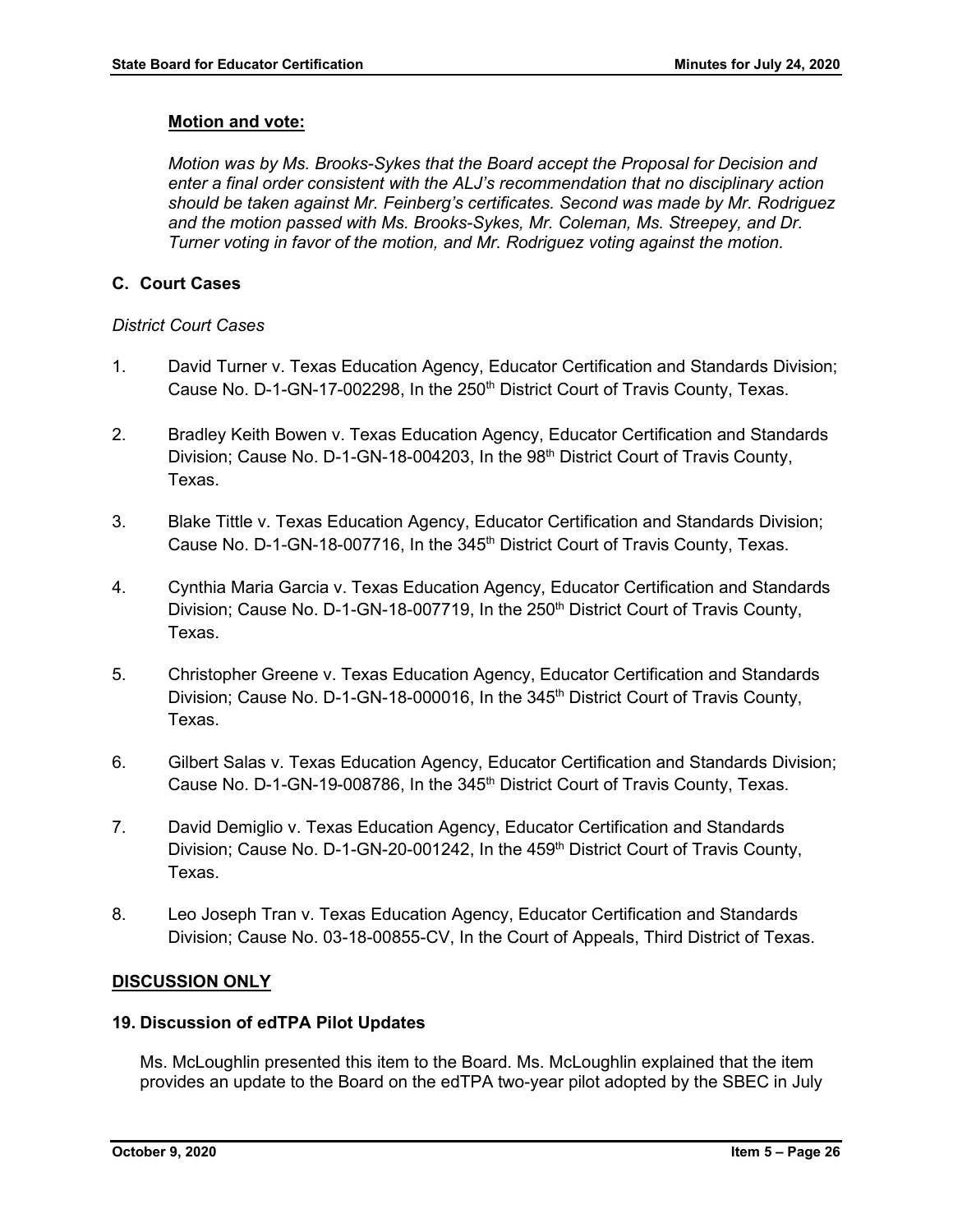2019. She clarified that the Board directed staff to provide recurring updates on the status of the edTPA at each board meeting.

Ms. McLoughlin provided an update on activities related to the edTPA pilot during the first year of pilot implementation. She also shared that as the final submission windows for the edTPA had just closed and that TEA staff would collect and finalize all edTPA data from the first year of the pilot and share a full report with the board in October. She also provided an overview of final portfolio submission numbers to date, stating that there are currently 453 total portfolio submissions, which was representative of 16 EPPs and 15 subject-specific handbooks. Ms. McLoughlin also shared that with the impact of COVID-19 and the shift to virtual instruction, 14 candidates were able to successfully complete their edTPA portfolio in a virtual environment. She stated that structures to allow for continued completion of edTPA in a virtual environment will continue through this upcoming year as well.

Ms. McLoughlin provided the Board with an update on policy decisions related to edTPA implementation in other states, including Georgia, and provided an update on the T-TESS Pilot Study.

Ms. McLoughlin also provided the Board with an update on the year 2 edTPA pilot, providing an overview of the programs participating and the supports that will be provided. She reminded the Board that they have directed TEA staff to collect and analyze data related to the implementation of the edTPA across both years of the pilot in order to make decisions grounded in Texas data related to edTPA implementation going forward. She shared that staff plans to update the Board on the outcomes of the first year edTPA pilot in October 2020 and provide an analysis of both years of the edTPA pilot in Fall 2021.

Mr. Coleman asked about other states outside of Georgia also deciding to no longer implement edTPA, based on information provided in the T-TESS Pilot Study document provided by Sam Houston State University. Ms. McLoughlin shared that Wisconsin had also made the determination to no longer require edTPA as a state-level certification requirement but clarified that programs in Wisconsin may still use the edTPA as a program-level certification requirement. She also clarified that the other two states, Illinois and Connecticut, named in the report had engaged in legislative discussions around the potential removal of edTPA, but had determined to continue to analyze edTPA results and had not moved to officially remove the edTPA at this time.

Mr. Rodriguez asked how long the state of Georgia had implemented. Ms. McLoughlin shared that edTPA had been in use in Georgia for quite some time and asked Mr. Franklin if he had additional clarification regarding their timeline. Mr. Franklin stated that he believed that edTPA had been a requirement in Georgia since 2015 but requested that the Board allow staff to provide further clarification at the October 2020 meeting. Mr. Rodriguez stated that that was alright and noted that he was interested in what Texas's sister states were doing.

Ms. Streepey asked for clarification as to why the Task 4 Math portfolio made up 50% of the portfolios submitted and asked if most programs engaged in the edTPA pilot were implementing both the PPR and edTPA. Ms. McLoughlin shared that the Elementary Literacy with Task 4 Mathematics portfolio had the highest volume of submissions due to the fact that it is the portfolio that meets the pedagogy requirements for the Core Subjects: EC– 6 certification, which has high numbers of candidate certifications annually. Ms. McLoughlin also shared that programs engaging in the edTPA, in most cases, have candidates in some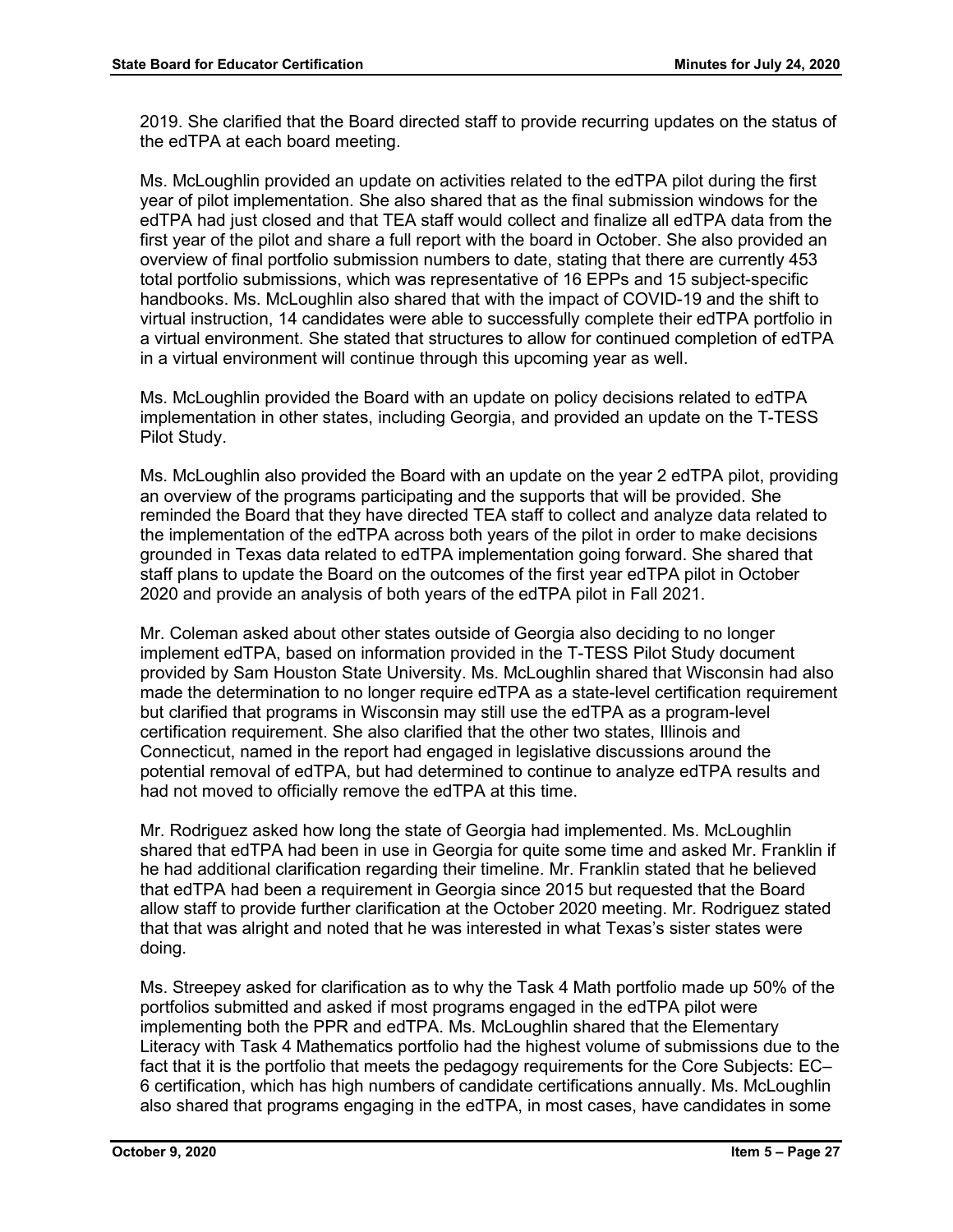certification fields completing edTPA and others completing PPR, which should provide robust data. Ms. Streepey also asked if edTPA implementation will be impacted by COVID-19, including timely scoring and video collection. Ms. McLoughlin shared that staff do not currently anticipate impacts to edTPA scoring timelines. She also shared that this past spring systems were put in place to ensure that candidates could complete the edTPA in a synchronous virtual learning environment and stated that those would continue through the upcoming year. Ms. Streepey also asked if the T-TESS parallel pilot was currently underway, stating that as a math teacher it is important for candidates to practice math but wondered if there were other options outside of edTPA currently being piloted. Ms. McLoughlin shared that Dr. Ellis and Dr. Edmonson provided an overview of the research study they are in the process of conducting and would be able to provide additional information to the Board in upcoming meetings.

## **20. Discussion of the Science of Teaching Reading Transition and Test Development Updates**

Ms. McLoughlin presented this item to the Board. Ms. McLoughlin explained that the item provides an update on communication related to the science of teaching requirement transition and test development timelines. Regarding communication related to the science of teaching reading transition, Ms. McLoughlin provided an overview of communication with the field to date and plans for ongoing communication related to STR implementation requirements and timelines and STR exam specifications and curriculum alignment. Ms. McLoughlin also provided the Board with an update on the current status of the educator preparation program requirement to submit a Letter of Attestation confirming the program's readiness to prepared candidates for certification in the House Bill 3 impacted fields. She shared that, to date, 67 out of 127 programs have submitted the STR Exam Letter of Attestation, with a deadline of December 15, 2020.

Ms. McLoughlin also provided the Board with an update on test development timelines. Ms. Garcia asked if TEA staff has engaged in outreach to the programs who have not yet submitted the Letter of Attestation to see if they intend to apply or what their barriers may be to preparing in those areas. Ms. McLoughlin shared that staff have been consistently tracking the submissions and will continue to reinforce in ongoing communication with programs the importance of submitting the Letter of Attestation. Ms. McLoughlin stated that Ms. Garcia's question was great feedback to staff to consider additional ways to reach out to programs to learn more about potential barriers or additional supports that may be needed. Ms. Garcia asked if staff had an idea as to whether any of the programs who have not yet submitted the letter intend to not offer the certification fields going forward and if staff had any indication as to why some programs had submitted the letter and others had not. Ms. McLoughlin shared that there could be a number of reasons but acknowledged that many programs are currently working to finalize their curriculum and may be waiting to submit until the curriculum is fully in place.

Mr. Rodriguez stated that 52% of programs have submitted to date with four months left and asked if there should be a concern at this point. Dr. Jones shared programs have been directed to submit the letter when they have the curriculum and components for STR in place and embedded within existing curriculum and stated that programs are currently working to build out their curriculum to meet this requirement, leading to this delay in submissions.